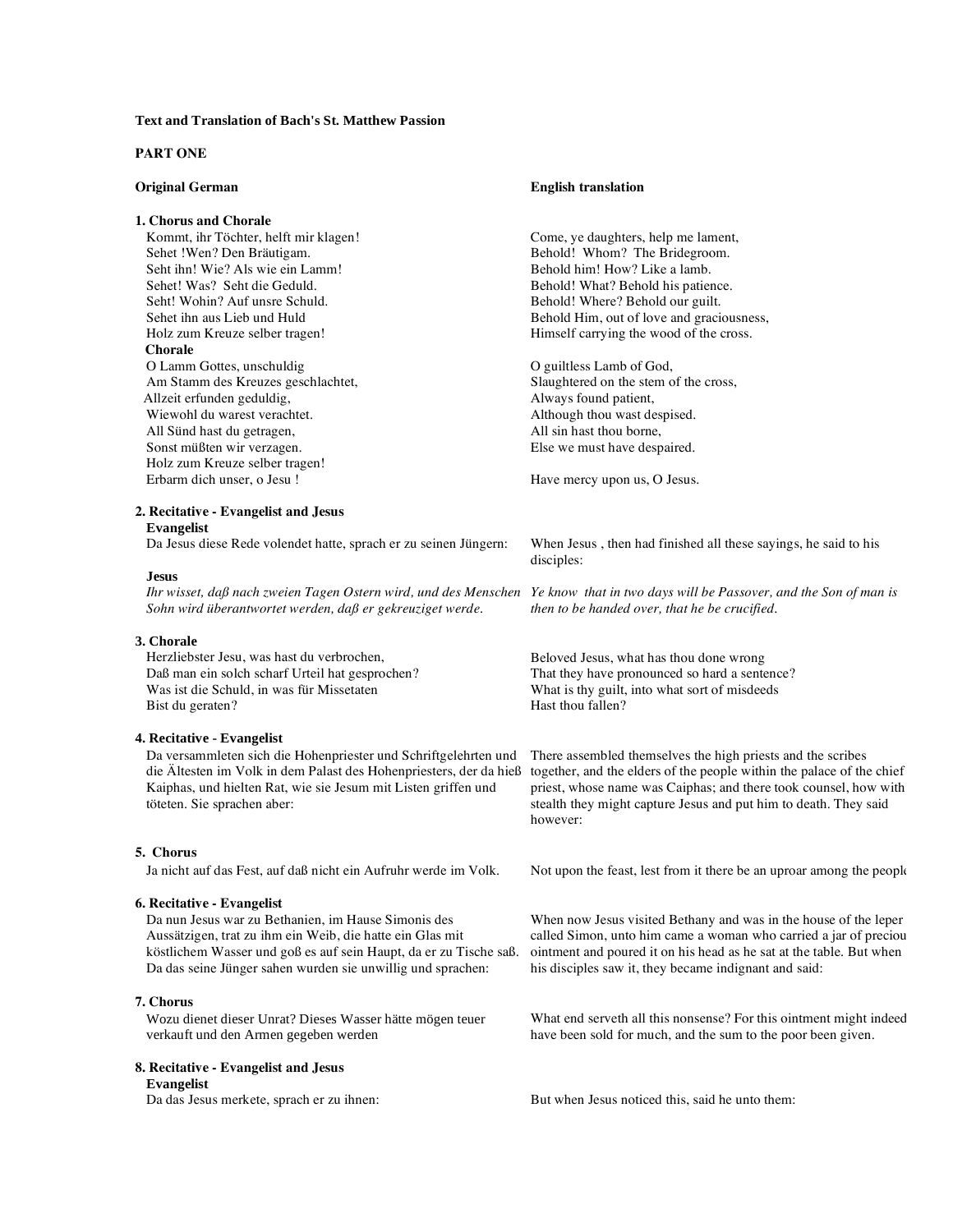# **Jesus**

**9. Recitative - Alto**  Du lieber Heiland du,

Was bekümmert ihr das Weib? Sie hat ein gut Werk an mir getan. *Dafl sie dies Wasser hat auf meinen Leib gegossen, hat sie getan, dafl man mich begraben wird. Wahrlich, ich sage euch: Wo dies Evangelium geprediget wird in der ganzen Welt, da wird man auch sagen zu ihrem Ged‰chtnis, was sie getan hat.* 

*Ihr habet allezeit Armen bei euch, mich aber habt ihr nicht allezeit. me! Ye always have the poor with you, me though will ye not have Why trouble ye so this woman? For she hath done a good deed for always. That she hath poured this ointment over my body hath she done because I am to be buried. Truly I say to you: wherever this gospel shall be preached throughout the whole world, there will be told also in memory of her what she hath done.* 

> Belovèd Savior thou, Midst thy disciples' foolish quarrel, Because this loyal dame Thy body with her oils To bury would make ready, O in the meanwhile grant me this, From these mine eyes' own streams of weeping To pour upon thy head an ointment!

Guilt and pain Break the sinful heart in twain, So the teardrops of my weeping A most soothing precious balm, Beloved Jesus, thee doth offer.

## **11. Recitative - Evangelist and Judas**

Knirscht das Sündenherz entzwei, Daß die Tropten meiner Zähren

Angenehme Spezerei, Treuer Jesu, dir geb

Wenn deine Jünger töricht streiten,

Dafl dieses fromme Weib Mit Salben deinen Leib Zum Grabe will bereiten, So lasse mir inzwischen zu, Von meiner Augen Tränenflüssen Ein Wasser auf dein Haupt zu gießen!

## **Evangelist**

**10. Aria - Alto**  Buß' und Reu'

| Da ging hin der Zwölfen einer, mit Namen Judas Ischarioth, zu den Then there went one of the twelve, whose name was Judas Iscariot, |
|-------------------------------------------------------------------------------------------------------------------------------------|
| forth unto the chief priests and said:                                                                                              |
|                                                                                                                                     |
| What would ye then give me? I would to you betray him to you.                                                                       |
|                                                                                                                                     |
| And they offered him thirty silver pieces. And from thence forth he                                                                 |
| sought an opportunity when he might betray him.                                                                                     |
|                                                                                                                                     |
|                                                                                                                                     |
| Bleed on, dear heart.                                                                                                               |
| Ah, a child that thou raised,                                                                                                       |
|                                                                                                                                     |

Das an deiner Brust gesogen, Droht den Pfleger zu ermorder, Denn es ist zur Schlange worden.

## **13. Recitative - Evangelist and Chorus**

Aber am ersten Tage der süßen Brot traten die Jünger zu Jesu und sprachen zu ihm:

14. Chorus<br>Wo willst du, daß wir dir bereiten, das Osterlamm zu essen?

# **15. Recitative - Evangelist and Jesus**

| <b>Evangelist</b> |
|-------------------|
| Er sprach:        |
| <b>Jesus</b>      |

*Gehet hin in die Stadt zu einem und sprecht zu ihm: Der Meister laflt dir sagen: Meine Zeit ist hier, ich will bei dir die Ostern halten*  $mit$  meinen Jüngern.

# **Evangelist**

Und die Jünger täten, wie ihnen Jesus befohlen hatte, und bereiteten das Osterlamm. Und am Abend satzte er sich zu Tische mit den Zwölfen. Und da sie aßen, sprach er: **Jesus** 

*Wahrlich, ich sage euch: Einer unter euch wird mich verraten. Truly, I say to you: there is one of you who will betray me.*

That sucked at thy breast, Threatens to murder its guardian, For it has become a serpent.

But on the first day of Unleavened Bread came the disciples to Jesu and said unto him:

Where wilt thou that we prepare the Paschal Lamb for eating?

## He said:

*Go ye forth to the town, to one there and say to him: The Master sends thee this message: Now my time is here, I would in thy house keep the Passover with my disciples.*

The disciples did this, as Jesus had commanded them, and made ready there the paschal lamb. And at evening he sat down at the table with the twelve. And while they ate there, he said: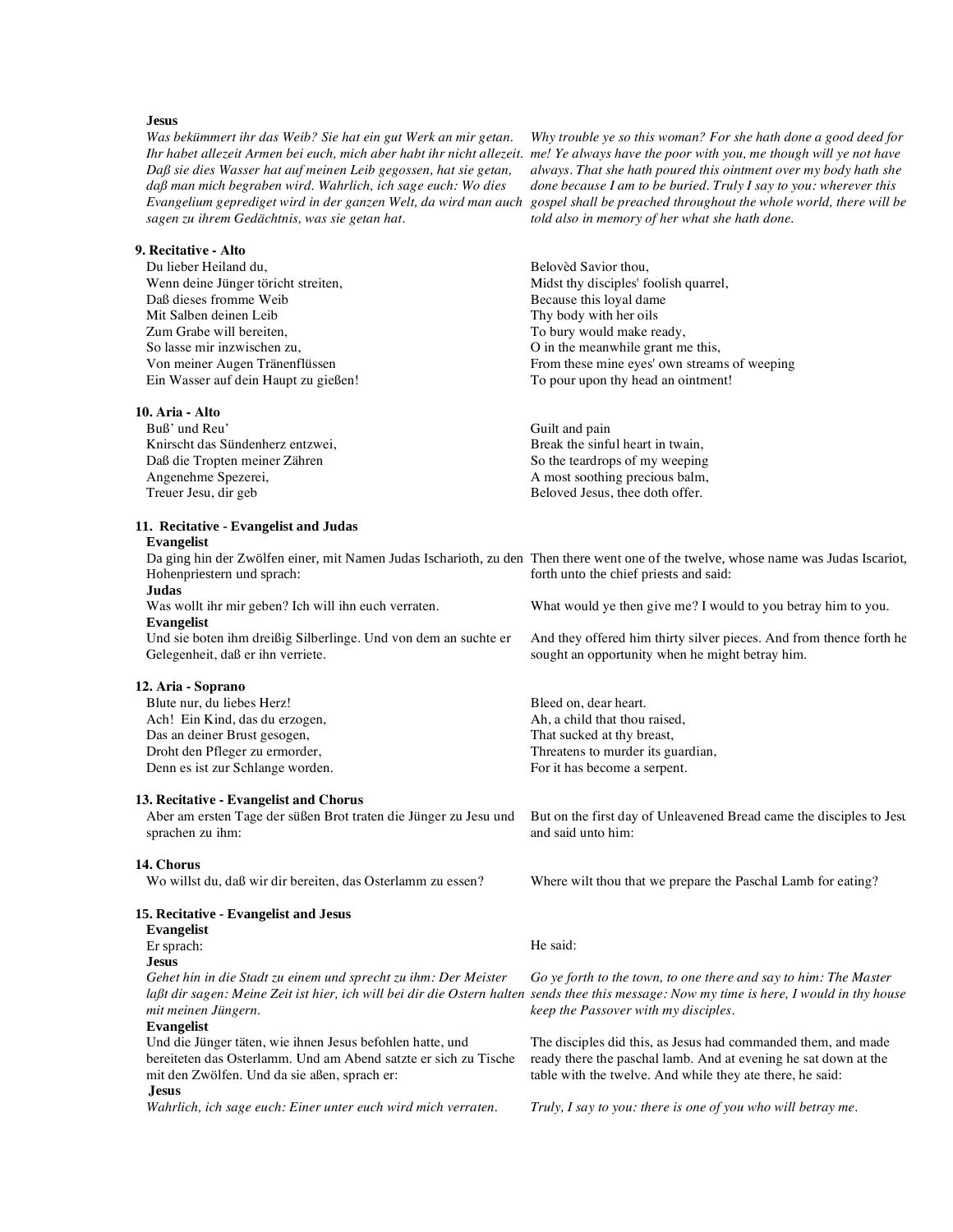| <b>Recitative - Evangelist</b>                                                                                                                                                                                                                                                                                                  |                                                                                                                                                                                                                                                                                                                                   |
|---------------------------------------------------------------------------------------------------------------------------------------------------------------------------------------------------------------------------------------------------------------------------------------------------------------------------------|-----------------------------------------------------------------------------------------------------------------------------------------------------------------------------------------------------------------------------------------------------------------------------------------------------------------------------------|
| Und sie wurden sehr betrübt und huben an, ein jeglicher unter<br>ihnen, und sagten zu ihm:                                                                                                                                                                                                                                      | And they were then very troubled and they began, each one of then<br>in turn, to say unto him:                                                                                                                                                                                                                                    |
| <b>Chorus</b>                                                                                                                                                                                                                                                                                                                   |                                                                                                                                                                                                                                                                                                                                   |
| Herr, bin ich's?                                                                                                                                                                                                                                                                                                                | Lord, is it I?                                                                                                                                                                                                                                                                                                                    |
| 16. Chorale (Sung first by the choir in German, and then by the<br>audience and choir in English. See page 27.)                                                                                                                                                                                                                 |                                                                                                                                                                                                                                                                                                                                   |
| Ich bin's, ich sollte büßen,                                                                                                                                                                                                                                                                                                    | It is I. I should atone,                                                                                                                                                                                                                                                                                                          |
| An Händen und an Füßen                                                                                                                                                                                                                                                                                                          | My hands and feet                                                                                                                                                                                                                                                                                                                 |
| Gebunden in der Höll.                                                                                                                                                                                                                                                                                                           | Bound in Hell.                                                                                                                                                                                                                                                                                                                    |
| Die Geißeln und die Banden                                                                                                                                                                                                                                                                                                      | The scourges and the fetters,                                                                                                                                                                                                                                                                                                     |
| Und was du ausgestanden,                                                                                                                                                                                                                                                                                                        | And all that thou didst endure,                                                                                                                                                                                                                                                                                                   |
| Das hat verdienet meine Seel.                                                                                                                                                                                                                                                                                                   | This has my soul earned.                                                                                                                                                                                                                                                                                                          |
| 17. Recitative - Evangelist, Jesus, and Judas<br><b>Evangelist</b>                                                                                                                                                                                                                                                              |                                                                                                                                                                                                                                                                                                                                   |
| Er antwortete und sprach:                                                                                                                                                                                                                                                                                                       | He answered thus and said:                                                                                                                                                                                                                                                                                                        |
| Jesus<br>Der mit der Hand mit mir in die Schüssel tauchet, der wird mich<br>verraten. Des Menschen Sohn gehet zwar dahin, wie von ihm<br>geschrieben stehet; doch wehe dem Menschen, durch welchen des<br>Menschen Sohn verraten wird! Es wäre ihm besser, daß derselbige<br>Mensch noch nie geboren wäre.<br><b>Evangelist</b> | He who his hand with me in the dish now dippeth, this one will<br>betray me. The Son of man indeed goeth hence, as it hath been<br>written of him; but woe to that man through whom the Son of man<br>hath been betrayed! It were better for him if this very man had neven<br>been born.                                         |
| Da antwortete Judas, der ihn verriet, und sprach:                                                                                                                                                                                                                                                                               | Then answered Judas, who betrayed him, and said:                                                                                                                                                                                                                                                                                  |
| Judas<br>Bin ich's, Rabbi?<br><b>Evangelist</b>                                                                                                                                                                                                                                                                                 | Is it I, Rabbi?                                                                                                                                                                                                                                                                                                                   |
| Er sprach zu ihm:                                                                                                                                                                                                                                                                                                               | He said to him:                                                                                                                                                                                                                                                                                                                   |
| <b>Jesus</b><br>Du sagest's.                                                                                                                                                                                                                                                                                                    | Thou sayest.                                                                                                                                                                                                                                                                                                                      |
| <b>Evangelist</b>                                                                                                                                                                                                                                                                                                               |                                                                                                                                                                                                                                                                                                                                   |
| Da sie aber aßen, nahm Jesus das Brot, dankete und brach's und<br>gab's den Jüngern und sprach:<br><b>Jesus</b>                                                                                                                                                                                                                 | But when they had eaten, did Jesus take bread, gave thanks and<br>brake it, and gave it to his disciples, saying:                                                                                                                                                                                                                 |
| Nehmet, esset, das ist mein Leib.                                                                                                                                                                                                                                                                                               | Take, eat, this is my Body.                                                                                                                                                                                                                                                                                                       |
| <b>Evangelist</b><br>Und er nahm den Kelch und dankete, gab ihnen den und sprach:                                                                                                                                                                                                                                               | And he took the cup and, giving thanks, he gave it to them, saying:                                                                                                                                                                                                                                                               |
| <b>Jesus</b><br>Trinket alle daraus; das ist mein Blut des neuen Testaments,<br>welches vergossen wird für viele zur Vergebung der Sünden. Ich<br>sage euch: Ich werde von nun an nicht mehr von diesem Gewächs<br>des Weinstocks trinken bis an den Tag, da ich's neu trinken werde<br>mit euch in meines Vaters Reich.        | Drink, all of you, from this; this is my blood of the New Testament,<br>which hath been poured out here for many in remission of their sin<br>I say to you: I shall from this moment forth no more drink from this<br>the fruit of the grapevine until the day when I shall drink it anew<br>with you within my Father's kingdom. |
| 18. Recitative - Soprano                                                                                                                                                                                                                                                                                                        |                                                                                                                                                                                                                                                                                                                                   |
| Wiewohl mein Herz in Tränen schwimmt,                                                                                                                                                                                                                                                                                           | Although my heart swims in tears                                                                                                                                                                                                                                                                                                  |
| Daß Jesus von mir Abschied nimmt,                                                                                                                                                                                                                                                                                               | Because Jesus takes leave of us,                                                                                                                                                                                                                                                                                                  |
| So macht mich doch sein Testament erfreut:                                                                                                                                                                                                                                                                                      | Yet his testament makes me glad.                                                                                                                                                                                                                                                                                                  |
| Sein Fleisch und Blut, o Kostbarkeit,                                                                                                                                                                                                                                                                                           | His flesh and blood, o preciousness,                                                                                                                                                                                                                                                                                              |
| Vermacht er mir in meine Hände.                                                                                                                                                                                                                                                                                                 | He bequeaths into my hands.                                                                                                                                                                                                                                                                                                       |
| Wie er es auf der Welt mit denen Seinen                                                                                                                                                                                                                                                                                         | As he, in the world, with his own                                                                                                                                                                                                                                                                                                 |
| Nicht böse können meinen,                                                                                                                                                                                                                                                                                                       | Could not think evil,                                                                                                                                                                                                                                                                                                             |
| So liebt er sie bis an das Ende.                                                                                                                                                                                                                                                                                                | So he still loves them to the end.                                                                                                                                                                                                                                                                                                |

**19. Aria - Soprano**  Ich will dir mein Herze schenken, Senke dich, mein Heil, hinein! Ich will mich in dir versenken;

I will give my heart to thee; Sink thyself in it, my Salvation. I will submerge myself in thee.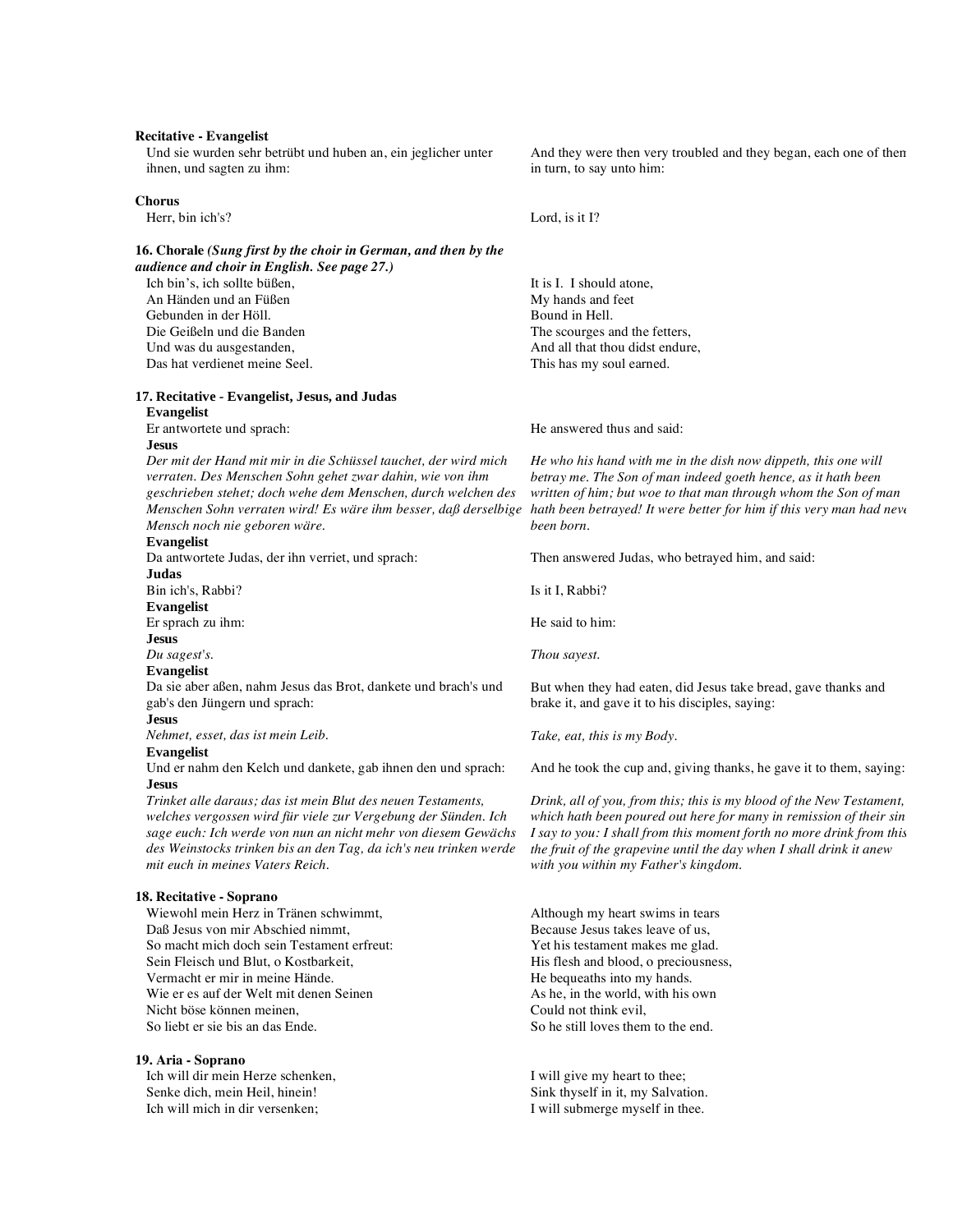| Ist dir gleich die Welt zu klein,<br>Ei, so sollst du mir allein                                                                     | And if the world is too small for thee.<br>Ah, then for me alone shalt thou                                                                |
|--------------------------------------------------------------------------------------------------------------------------------------|--------------------------------------------------------------------------------------------------------------------------------------------|
| Mehr als Welt und Himmel sein.                                                                                                       | Be more than world and heaven.                                                                                                             |
| 20. Recitative - Evangelist and Jesus                                                                                                |                                                                                                                                            |
| Evangelist                                                                                                                           |                                                                                                                                            |
| Und da sie den Lobgesang gesprochen hatten, gingen sie hinaus an But after the song of praise had been recited, they went out to the |                                                                                                                                            |
| den Ölberg. Da sprach Jesus zu ihnen:                                                                                                | Mount of Olives. And there Jesus said to them:                                                                                             |
| <b>Jesus</b>                                                                                                                         |                                                                                                                                            |
| In dieser Nacht werdet ihr euch alle ärgern an mir. Denn es stehet<br>geschrieben: Ich werde den Hirten schlagen, und die Schafe der | In this same night ye will all become annoyed for my sake. For it<br>standeth in the scripture: I shall strike down then the shepherd, and |
| Herde werden sich zerstreuen. Wenn ich aber auferstehe, will ich<br>vor euch hingehen in Galiläam.                                   | the sheep of the flock will by themselves be scattered. When,<br>however, I am risen, I will go before you into Galilee.                   |
| 21. Chorale                                                                                                                          |                                                                                                                                            |

Erkenne mich, mein Hüter, Mein Hirte, nimm mich an! Von dir, Quell aller Güter,<br>Ist mir viel Guts getan. Know me, my keeper, My shepherd, take me to thee. By thee, source of all good things, Much good has befallen me. Dein Mund hat mich gelabet Mit Milch und süßer Kost, Dein Geist hat mich begabet Mit mancher Himmelslust. Thy mouth has refreshed me With milk and sweetmeats. Thy spirit has favored me With many a heavenly longing.

| 22. Recitative - Evangelist, Peter, and Jesus                                        |                                                                                                                                                                                |
|--------------------------------------------------------------------------------------|--------------------------------------------------------------------------------------------------------------------------------------------------------------------------------|
| <b>Evangelist</b>                                                                    |                                                                                                                                                                                |
| Petrus aber antwortete und sprach zu ihm:                                            | Peter, however, then answered and said to him.                                                                                                                                 |
| <b>Peter</b>                                                                         |                                                                                                                                                                                |
| Wenn sie auch alle sich an dir ärgerten, so will ich doch mich<br>nimmermehr ärgern. | Although the others all be annoyed because of thee, yet will I never<br>feel annoyance.                                                                                        |
| <b>Evangelist</b>                                                                    |                                                                                                                                                                                |
| Jesus sprach zu ihm:                                                                 | Jesus said to him:                                                                                                                                                             |
| <b>Jesus</b>                                                                         |                                                                                                                                                                                |
| du mich dreimal verleugnen.                                                          | Wahrlich, ich sage dir: In dieser Nacht, ehe der Hahn krähet, wirst Truly, I say to thee: in this same night, before the cock croweth, wi.<br>thou three times have denied me. |
| <b>Evangelist</b>                                                                    |                                                                                                                                                                                |
| Petrus sprach zu ihm:                                                                | Peter said to him:                                                                                                                                                             |
| Peter                                                                                |                                                                                                                                                                                |
| Und wenn ich mit dir sterben müßte, so will ich dich nicht                           | And even if I must die with thee, I will not ever deny thee.                                                                                                                   |
| verleugnen.                                                                          |                                                                                                                                                                                |
| <b>Evangelist</b>                                                                    |                                                                                                                                                                                |
| Desgleichen sagten auch alle Jünger.                                                 | And so declared all the other disciples.                                                                                                                                       |
| 23. Chorale                                                                          |                                                                                                                                                                                |
| Ich will hier bei dir stehen;                                                        | I would stand here beside thee;                                                                                                                                                |
| Verachte mich doch nicht!                                                            | Do not then scorn me!                                                                                                                                                          |
| Von dir will ich nicht gehen,                                                        | From thee I will not depart                                                                                                                                                    |
| Wenn dir dein Herze bricht.                                                          | Even if thy heart is breaking.                                                                                                                                                 |
| Wenn dein Herz wird erblassen                                                        | When thy heart shall grow pale                                                                                                                                                 |
| Im letzten Todesstoß,                                                                | In the last pang of death,                                                                                                                                                     |
| Alsdenn will ich dich fassen                                                         | Then I will grasp thee                                                                                                                                                         |
| In meinen Arm und Schoß.                                                             | In my arms and lap.                                                                                                                                                            |
| 24. Recitative – Evangelist and Jesus                                                |                                                                                                                                                                                |
| <b>Evangelist</b>                                                                    |                                                                                                                                                                                |
| Da kam Jesus mit ihnen zu einem Hofe, der hieß Gethsemane, und                       | Then came Jesus with them to a garden, known as Gethsemane, and                                                                                                                |
| sprach zu seinen Jüngern:                                                            | said to his disciples:                                                                                                                                                         |
| <b>Jesus</b>                                                                         |                                                                                                                                                                                |
| Setzet euch hie, bis daß ich dort hingehe und bete.                                  | Sit ye down here, while I go over there and pray.                                                                                                                              |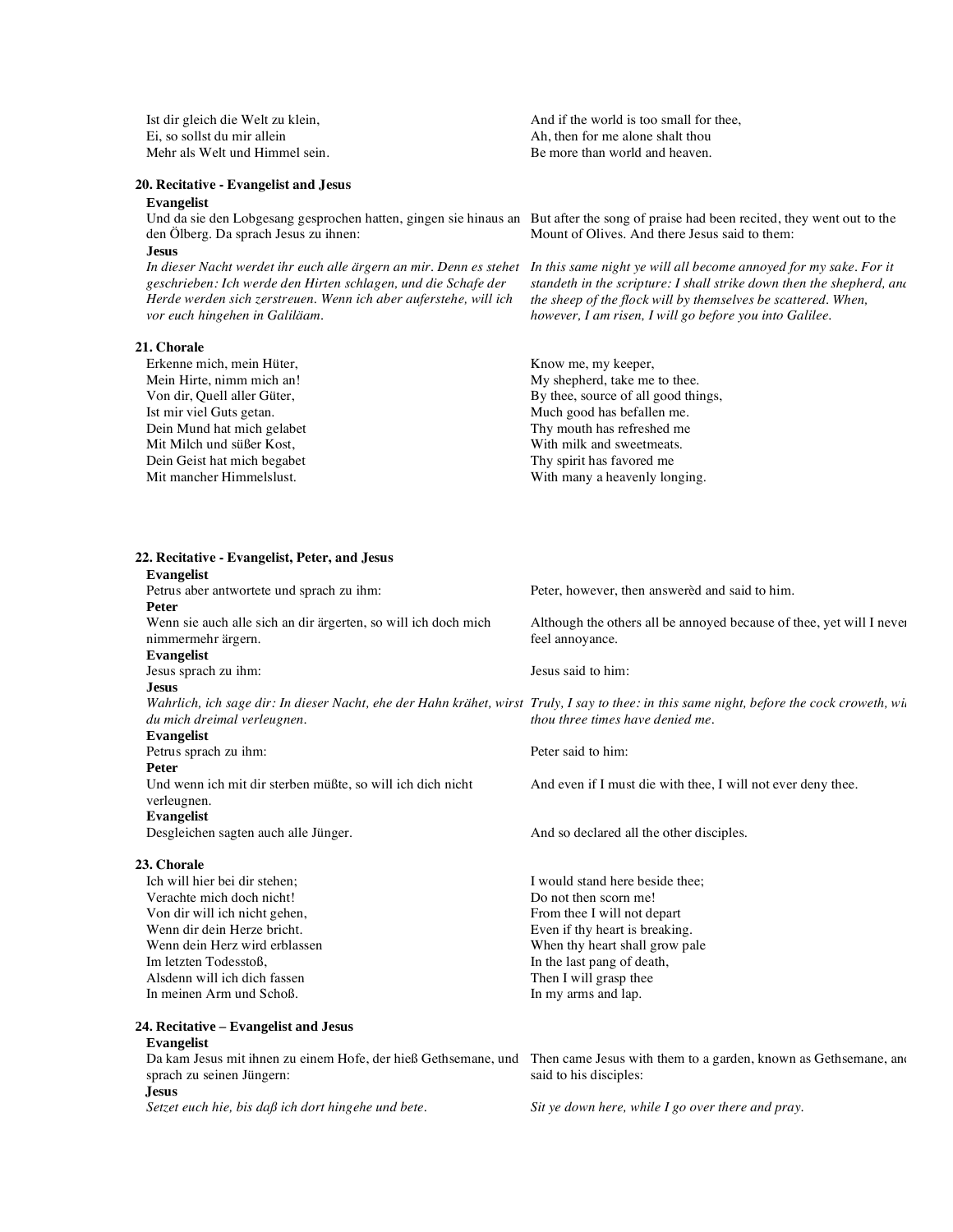# **Evangelist**

Und nahm zu sich Petrum und die zween Söhne Zebedäi und fing an zu trauern und zu zagen. Da sprach Jesus zu ihnen:  **Jesus** 

*Meine Seele ist betrübt bis an den Tod, bleibet hie und wachet mit mir.* 

**25. Recitative - Tenor and Chorus** 

# **Tenor**

O Schmerz! O pain! Hier zittert das gequälte Herz;<br>
Wie sinkt es hin, wie bleicht sein Angesicht! How it doth sink, how pale his count **Chorus**  Was ist die Ursach aller solcher Plagen? What is the reason for all these great torments? **Tenor**  Der Richter führt ihn vor Gericht. Da ist kein Trost, kein Helfer nicht.  **Chorus**  Ach! Meine Sünden habaen dicgh geschlagen; **Tenor**  Er leidet alle Höllenqualen, Er soll vor fremden Raub bezahlen.

# **Chorus**

Was du erduldet. Which thou art bearing. **Tenor**  Ach, könnte meine Liebe dir,<br>
Mein Heil, dein Zittern und dein Zagen<br>
My health, thy trembling and thy terro Vermindern oder helfen tragen, Could lighten or could help thee carry. Wie gerne blieb ich hier! How gladly would I stay!

# **26. Aria - Tenor & Chorus**

**Tenor**<br>
Ich will bei meinem Jesu wachen. **Chorus**  So schlafen unsre Sünden ein. Then our sins go to sleep. **Tenor**  Meinen Tod For my death B¸flet seine Seelennot; His soulís distress atones; Sein Trauren machet mich voll Freuden. **Chorus**<br>Drum muß uns sein verdienstlich Leiden

## **27. Recitative - Evangelist and Jesus**

## **Evangelist**

Und ging hin ein wenig, fiel nieder auf sein Angesicht und betete und sprach:

# **Jesus**

Mein Vater, ist's möglich, so gehe dieser Kelch von mir; doch nicht My Father, if possible, allow this cup to pass from me; but not as I *wie ich will, sondern wie du willt.* 

# **28. Recitative - Bass**  Von unserm Falle

Hinauf zu Gottes Gnade wieder.<br>
Er ist bereit. He is ready<br>
He is ready Den Kelch, des Todes Bitterkeit The cup of death's bitterness<br>
The cup of death's bitterness<br>
To drink. Zu trinken,<br>
In welchen Sünden dieser Welt Sunday and To drink,<br>
To drink,<br>
Wherein the sins of this world In welchen Sünden dieser Welt Gegossen sind und häßlich stinken, Are poured and stink odiously, Weil es dem lieben Gott gefällt. Because it pleases dear God.

And taking Peter with him and the two sons of Zebedee, he began t mourn and to be troubled. Then said Jesus unto them:

*Now my soul is sore distressed, even to death; tarry here and keep watch with me.* 

How it doth sink, how pale his countenance!

The judge conveys him to the court. Here is no hope, and helper none.

Alas, my sins, they have thee sorely stricken;

He suffers all of hell's own torture, he must for others' theft make payment.

Ich, ach Herr Jesu, habe dies verschuldet I, ah Lord Jesus, have this debt encumbered

My health, thy trembling and thy terror

I will watch beside my Jesus.

So his meritorious passion must for us be truly Recht bitter und doch süße sein. bitter and yet sweet.

> He went on a little, fell down upon his face and, having prayed, he said:

*will, rather as thou wilt.* 

Der Heiland fällt vor seinem Vater nieder; The Savior falls down before his father; The Savior falls down before his father; The Savior falls down before his father; Thereby he raises me and all people<br>From our fall He is ready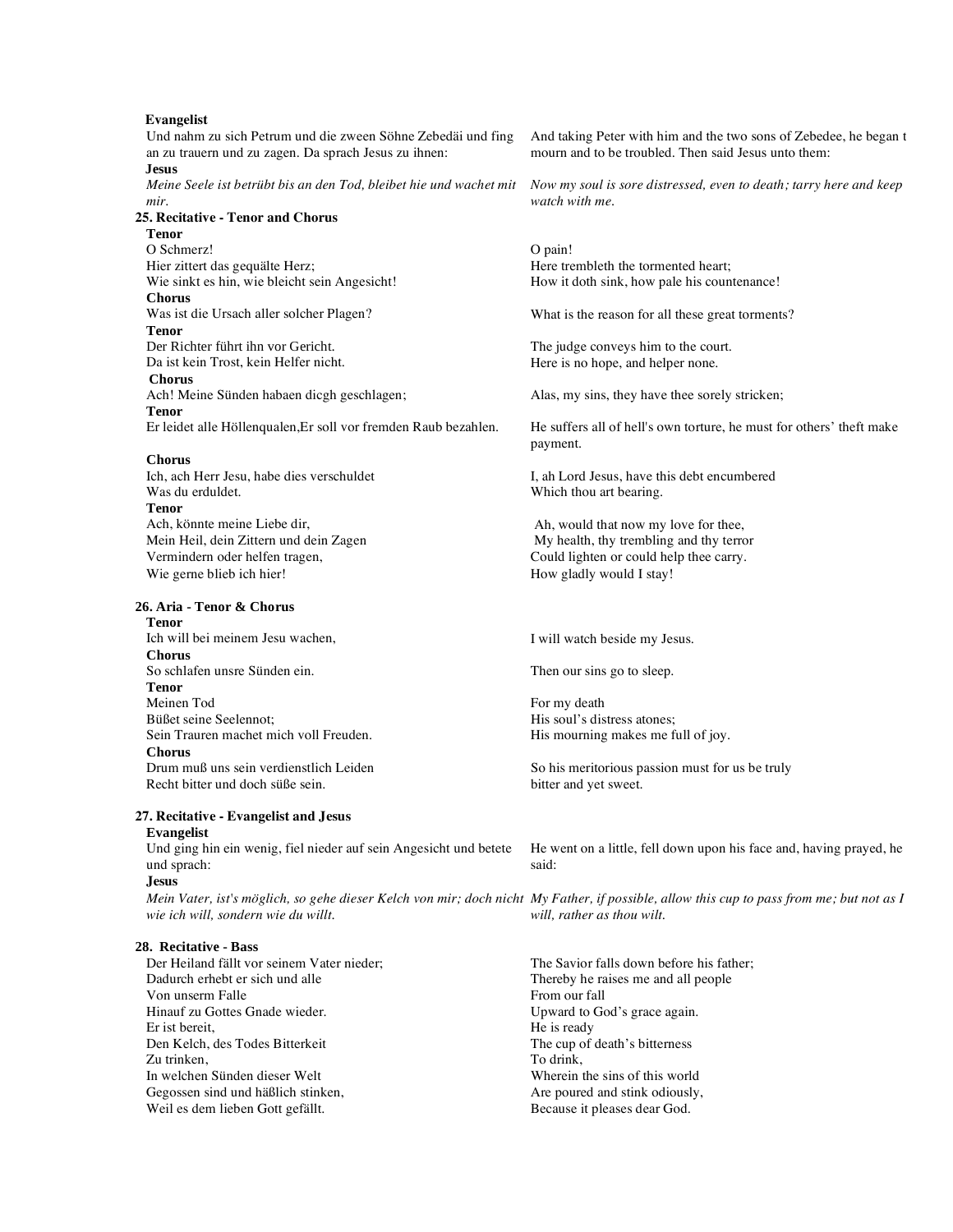## **29. Aria - Bass**

| Gerne will ich mich bequemen,    | I will gladly submit myself       |
|----------------------------------|-----------------------------------|
| Kreuz und Becher anzunehmen,     | To take up cross and cup,         |
| Trink ich doch dem Heiland nach. | Since I drink as my Saviour did.  |
| Denn sein Mund,                  | For his mouth.                    |
| Der mit Milch und Honig fließet, | Which flows with milk and honey,  |
| Hat den Grund                    | Has made the cause                |
| Und des Leidens herbe Schmach    | And the bitter shame of suffering |
| Durch den ersten Trunk versüßet. | Sweet through his first drink.    |
|                                  |                                   |

# **30. Recitative – Evangelist and Jesus**

Und er kam zu seinen Jüngern und fand sie schlafend und sprach zu ihnen:

## **Jesus**

*Kˆnnet ihr denn nicht eine Stunde mit mir wachen? Wachet und betet, dafl ihr nicht in Anfechtung fallet! Der Geist ist willig, aber das Fleisch ist schwach.* 

## **Evangelist**

**Jesus** 

*Mein Vater, ist's nicht mˆglich, dafl dieser Kelch von mir gehe, ich My Father, if it cannot be that this cup pass from me, unless I have trinke ihn denn, so geschehe dein Wille.* 

**31. Chorale** *(Sung first by the choir in German, and then by the* 

*audience and choir in English. See page 28.)* Was mein Gott will, das g'scheh allzeit, What my God wills, may it ever befall. Sein Will, der ist der beste, His will, it is the best; Zu helfen den' er ist bereit, He is ready to help them Die an ihn gläuben feste. That firmly believe in him; Und züchtiget mit Maßen. And chastises in measure. Den will er nicht verlassen.

# **32. Recitative – Evangelist, Jesus, and Judas**

## **Evangelist**

Und er kam und fand sie aber schlafend, und ihre Augen waren voll Schlafs. Und er liefl sie und ging abermal hin und betete zum drittenmal und redete dieselbigen Worte. Da kam er zu seinen Jüngern und sprach

# zu ihnen:

## **Jesus**

*Ach! wollt ihr nun schlafen und ruhen? Siehe, die Stunde ist hie,*   $daβ$  des Menschen Sohn in der Sünder Hände überantwortet wird. Stehet auf, lasset uns gehen; siehe, er ist da, der mich verrät.

# **Evangelist**

mit ihm eine große Schar mit Schwertern und mit Stangen von den the twelve, and with him came a great crowd with swords and with Hohenpriestern und Ältesten des Volks. Und der Verräter hatte ihnen ein Zeichen gegeben und gesagt: "Welchen ich küssen

**Judas**  Gegrüßet seist du, Rabbi! My greetings to thee, Rabbi! **Evangelist** 

**Jesus**  *Mein Freund, warum bist du kommen? My friend, wherefore art thou come here?* 

# **Evangelist**

And he came to his disciples and found them sleeping and said unto them:

*Could ye then not watch with me even for one hour? Watch ye and pray, that ye not fall into temptation! The spirit is willing, but the flesh is weak.* 

Zum andernmal ging er hin, betete und sprach: A second time he went off, prayed and said:

*drunk it, then let thy will be done.* 

Er hilft aus Not, der fromme Gott, he helps them in time of need, this God of goodness, Wer Gott vertraut, fest auf ihn baut,<br>
Den will er nicht verlassen.<br>
Who trusts firmly in God, builds firmly on him,<br>
He will not forsake him.

> And he came and found them once more sleeping, and now their eyes were heavy with sleep. And he left them and went off once again a third time and said again the very same words. Then came he to his disciples and said unto them:

> *Ah, would ye now sleep and rest? Lo now, the hour is come when the Son of man will be delivered over to the hands of sinners. Rise ye up, let us be going; see there, he is come, who doth betray me.*

Und als er noch redete, siehe, da kam Judas, der Zwölfen einer, und And while he was speaking still, behold, there came Judas, one of werde, der ists, den greifet!" Und alsbald trat er zu Jesu und sprach: shall kiss, is he, him take ye!" At that he went up to Jesus and said: clubs from the chief priests and elders of the people. And the betrayer had given them a signal already and had said: "He whom I

Und küssete ihn. Jesus aber sprach zu ihm: And gave him a kiss. Jesus, though, said to him:

Da traten sie hinzu und legten die Hände an Jesum und griffen ihn. Then came they forth and, laid their hands upon Jesus, and seized him.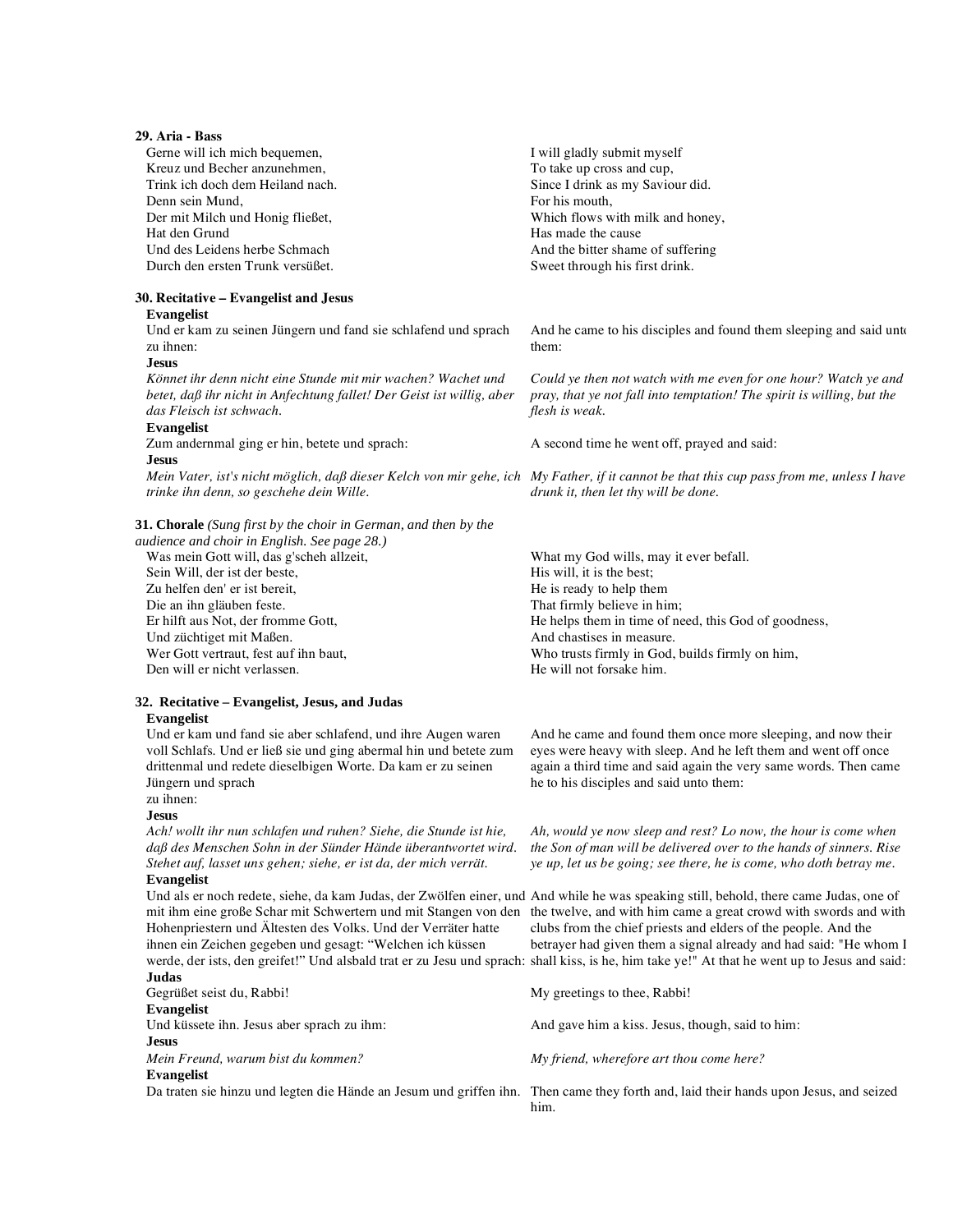# **33. Duet - Soprano, Alto, and Chorus**

**Duet**<br>So ist mein Jesus nun gefangen. **Chorus** 

**Duet**  Mond und Licht Moon and light Ist vor Schmerzen untergangen, Are quenched for sorrow,

**Chorus** 

## **Duet**

## **Chorus**

Eröffne den feurigen Abgrund, o Hölle, Open your fiery pit, O hell;<br>
Zertrümmre, verderbe, verschlinge, zerschelle Wreck, ruin, engulf, shatter Zertrümmre, verderbe, verschlinge, zerschelle Wreck, ruin, engulf, Wreck, ruin, engulf, Mit blötzlicher Wut Mit plötzlicher Wut<br>Den falschen Verräter, das mördrische Blut!<br>The false betrayer, the murderous blood! Den falschen Verräter, das mördrische Blut!

# **34. Recitative – Evangelist and Jesus**

# **Evangelist**

Und siehe, einer aus denen, die mit Jesu waren, reckete die Hand aus und schlug des Hohenpriesters Knecht und hieb ihm ein Ohr ab. Da sprach Jesus zu ihm:

# **Jesus**

*Stecke dein Schwert an seinen Ort; denn wer das Schwert nimmt, der soll durchs Schwert umkommen. Oder meinest du, dafl ich nicht kˆnnte meinen Vater bitten, dafl er mir zuschickte mehr denn*  zwölf Legion Engel? Wie würde aber die Schrift erfüllet? Es muß *also gehen.* 

# **Evangelist**

Zu der Stund sprach Jesus zu den Scharen: At this hour said Jesus to the assembled:

# **Jesus**

Ihr seid ausgegangen als zu einem Mörder, mit Schwerten und mit *Stangen, mich zu fahen; bin ich doch t‰glich bei euch gesessen und habe gelehret im Tempel, und ihr habt mich nicht gegriffen. Aber*   $das$  ist alles geschehen, daß erfüllet würden die Schriften der *Propheten.* 

# **Evangelist**

# **35. Chorale**

O Mensch, bewein dein Sünde groß, Coman, bewail your great sin; Außert und kam auf Erden; The Communisties of the Went forth and came to earth. Von einer Jungfrau rein und zart Of a Virgin pure and gentle Für uns er hie geboren ward,<br>
Er wollt der Mittler werden.<br>
He was willing to mediate.<br>
He was willing to mediate. Er wollt der Mittler werden.<br>
Den Toten er das Leben gab der andere andere andere andere andere andere andere andere andere andere andere a<br>
To the dead he gave life Den Toten er das Leben gab Und legt darbei all Krankheit ab, and the state of the And conquered all sickness Bis sich die Zeit herdrange,<br>
Daß er für uns geopfert würd.<br>
Daß er für uns geopfert würd.<br>
Daß er für uns geopfert würd. Daß er für uns geopfert würd,<br>Trüg unsrer Sünden schwere Bürd Wohl an dem Kreuze lange.

So is my Jesus captured now.

Laßt ihn, haltet, bindet nicht! Loose him, do not hold, do not bind him!

Weil mein Jesus ist gefangen. Because my Jesus is captured.

Loose him, do not hold, do not bind him!

Sie führen ihn, er ist gebunden. They lead him away, he is bound.

Sind Blitze, sind Donner in Wolken verschwunden? Have lightnings, has thunder vanished in the clouds?

And lo now, one of that number, who were there with Jesus, did stretch out his hand then and struck the slave of the chief priest and cut off his ear. Then said Jesus to him:

Put back thy sword into its place; for all who take the sword must *l the sword perish. Or dost thou then think that I could not appeal*  unto my Father that to me he send forth more than twelve legions of *angels? How would the scripture, though, be fulfilled? It must be this way.* 

*Ye are now come forward as against a murderer, with swords and with clubs now to take me; but I have daily been sitting with you an have been there teaching in the temple, and ye did not ever seize m But all this is now come to pass, to bring fulfillment to the scripture of the prophets.* 

Da verließen ihn alle Jünger und flohen. Then did all the disciples flee and forsake him.

Darum Christus seins Vaters Schoß For this, Christ from his Father's bosom To carry the heavy burden of our sins<br>Upon the cross itself.

# **INTERMISSION**

# **PART TWO**

**36. Aria – Alto and Chorus**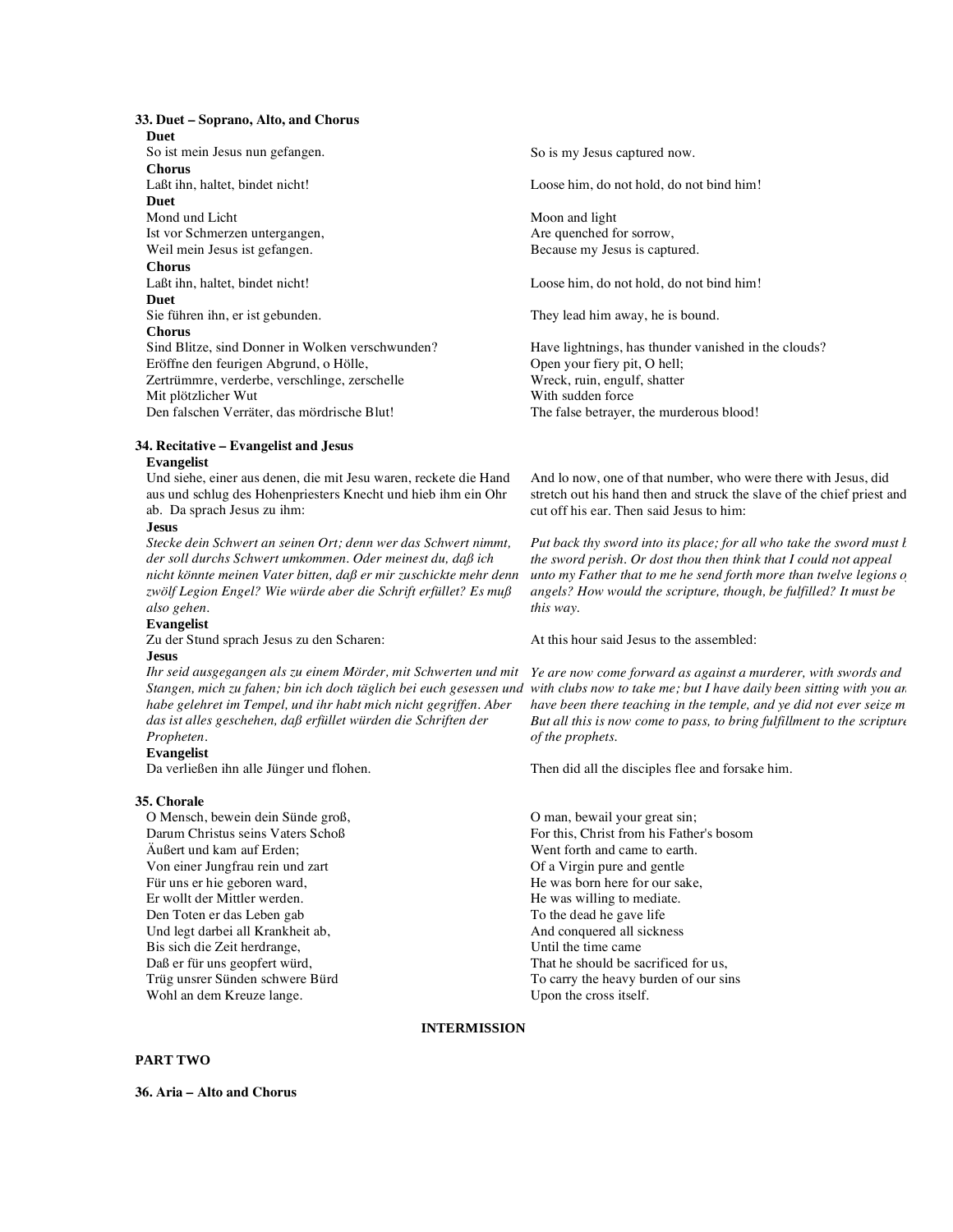# **Alto**  Ach! nun ist mein Jesus hin! Ah! My Jesus has gone now. **Chorus**  Wo ist denn dein Freund hingegangen, Whither then is thy friend gone, O du Schönste unter den Weibern? Othou fairest among women? **Alto**  Ist es möglich, kann ich schauen? Is it possible? Can I see it? **Chorus**  Wo hat sich dein Freund hingewandt? Whither has thy friend strayed? **Alto**  Ach! mein Lamm in Tigerklauen, Ah! My lamb in tiger's claws! Ach! wo ist mein Jesus hin? Ah! Where has my Jesus gone? **Chorus**  So wollen wir mit dir ihn suchen. Then we shall seek him with thee. **Alto**  Ach! was soll ich der Seele sagen, Ah! What shall I tell my soul Wenn sie mich wird ängstlich fragen? When it asks me full of fear? Ach! wo ist mein Jesus hin? Ah! Where has my Jesus gone?

# **37. Recitative - Evangelist**

Die aber Jesum gegriffen hatten, führeten ihn zu dem Hohenpriester Kaiphas, dahin die Schriftgelehrten und Ältesten sich versammlet hatten. Petrus aber folgete ihm nach von ferne bis in den Palast des Hohenpriesters und ging hinein und satzte sich bei die Knechte, auf daß er sähe, wo es hinaus wollte. Die Hohenpriester aber und Ältesten und der ganze Rat suchten falsche Zeugnis wider Jesum, auf daß sie ihn töteten, und funden keines.

## **38. Chorale**

Mir hat die Welt trüglich gericht' Mit Lügen und mit falschem G'dicht, Viel Netz und heimlich Stricke. Herr, nimm mein wahr in dieser G'fahr, B'hüt mich für falschen Tücken!

## **39. Recitative ñ Evangelist, Witnesses, and High Priest**

## **Evangelist**

Und wiewohl viel falsche Zeugen herzutraten, funden sie doch keins. Zuletzt traten herzu zween falsche Zeugen und sprachen: **First and Second Witnesses** 

Tagen denselben bauen.

# **Evangelist**

**High Priest Evangelist**  Aber Jesus schwieg stille. But Jesus kept silent.

**40. Recitative - Tenor**  Mein Jesus schweigt

- Zu falschen Lügen stille,
- Um uns damit zu zeigen,
- Daß sein Erbarmens voller Wille
- Vor uns zum Leiden sei geneigt,
- Und dafl wir in dergleichen Pein
- Ihm sollen ähnlich sein
- Und in Verfolgung stille schweigen

# **41. Aria - Tenor**

But those, however, who had seized Jesus led him away to the chie priest, who was Caiphas, there where the learned scribes and the elders already had assembled. Peter, though, had followed him from a distance up to the palace of the chief priest and went inside and sa himself near the servants, that he might see what the outcome woul be. The chief priests, though, and also the elders and the whole assembly sought untrue witness against Jesus in order to kill him, and they did find none.

The world has judged me deceitfully With lies and with false utterance, Many a snare and secret plot. Lord, guard me in this danger, Shield me from false deceits.

And although there came there many false witnesses, they still did find none. At last entered therein two false informants and said:

Er hat gesagt: Ich kann den Tempel Gottes abbrechen und in dreien He hath declared: "God's temple can I fully demolish and within three days' time I can rebuild it."

Und der Hohepriester stund auf und sprach zu ihm: And the chief priest then stood up and said to him:

Replies thou nought to that which they have witnessed against thee

My Jesus holds his peace Before false lies So as to show us That his merciful will Is bent on suffering for our sake; And that, in like agony, We should be like him And hold our peace in time of persecution.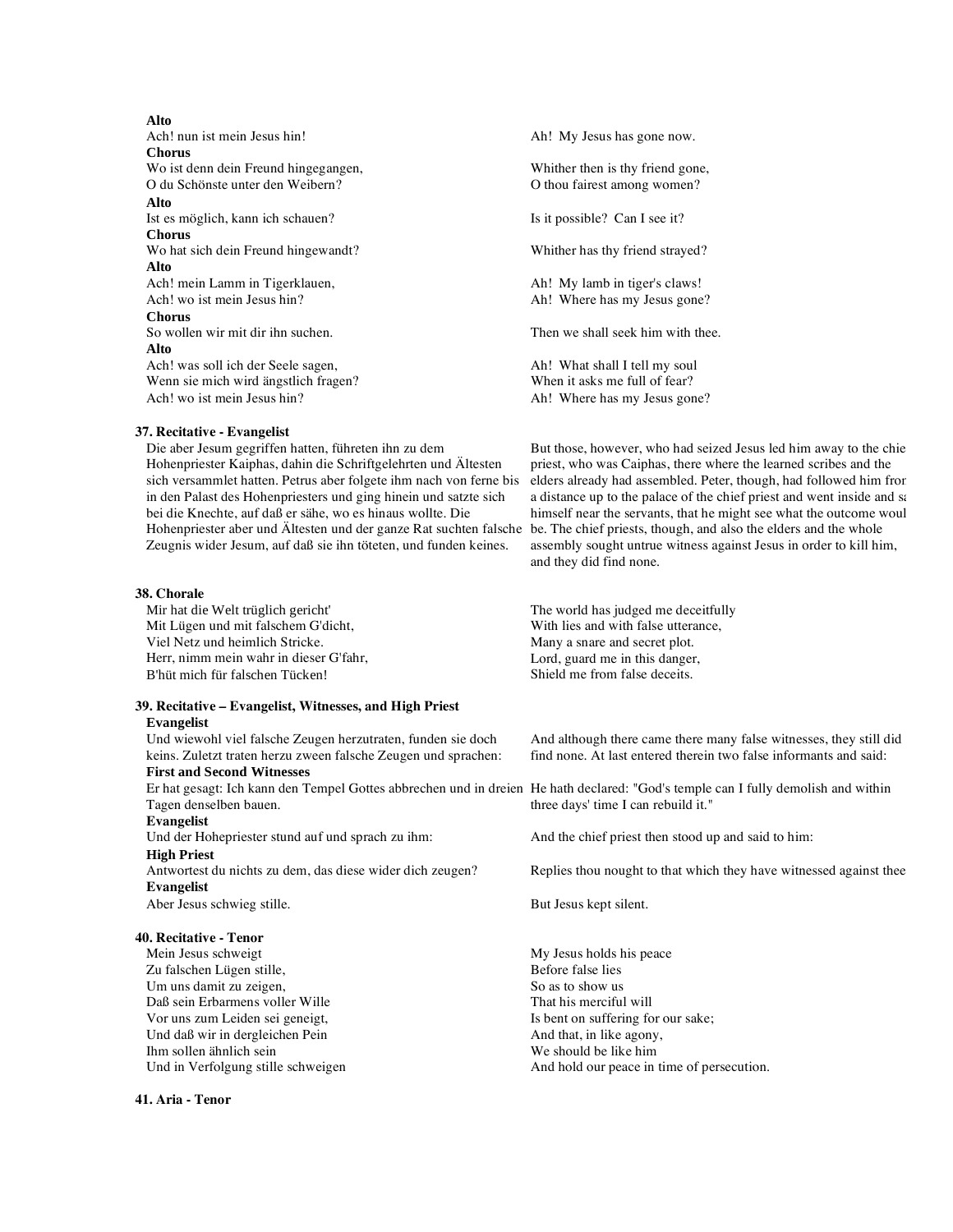| Forbear,                                                                                                                                 |
|------------------------------------------------------------------------------------------------------------------------------------------|
| Though deceiving tongues may sting me!                                                                                                   |
| Though I suffer, innocent,                                                                                                               |
| Mocking scorn,                                                                                                                           |
| Ah, then may the beloved God                                                                                                             |
| Give my guiltless heart its vengeance.                                                                                                   |
|                                                                                                                                          |
|                                                                                                                                          |
| And the chief priest then, answering, spake thus to him:                                                                                 |
|                                                                                                                                          |
| Ich beschwöre dich bei dem lebendigen Gott, daß du uns sagest, ob I adjure thee in the name of the living God, that thou shouldst tell u |
| if thou art the Christ, the Son of God.                                                                                                  |
|                                                                                                                                          |
| Jesus said to him:                                                                                                                       |
|                                                                                                                                          |
| Thou sayest. But I say to you: from henceforth it will happen that y                                                                     |
| shall behold the Son of man sitting at the right hand of power and                                                                       |
| coming in the clouds of heaven.                                                                                                          |
|                                                                                                                                          |
| Thereupon the chief priest rent his clothes asunder and said:                                                                            |
|                                                                                                                                          |
| God hath he blasphemed; what need we of further witness? See                                                                             |
| here, now have ye heard his blasphemy against God. What is your                                                                          |
| judgment?                                                                                                                                |
|                                                                                                                                          |
| They answered and said:                                                                                                                  |
|                                                                                                                                          |
|                                                                                                                                          |
|                                                                                                                                          |
| He is guilty of death!                                                                                                                   |
|                                                                                                                                          |
|                                                                                                                                          |
| Then did they spit upon his countenance and struck him with their                                                                        |
| fists. Some, though, there were who struck him upon his face and<br>said:                                                                |
|                                                                                                                                          |
| Prophesy to us, Christ, by whom art thou struck?                                                                                         |
|                                                                                                                                          |
|                                                                                                                                          |
| Who has buffeted thee so,                                                                                                                |
| My Salvation, and with torments                                                                                                          |
| So harshly used thee?                                                                                                                    |
| Thou art indeed not a sinner                                                                                                             |
| Like us and our children;                                                                                                                |
| Of misdeeds thou knowest nothing.                                                                                                        |
|                                                                                                                                          |
|                                                                                                                                          |
| Peter, meanwhile, sat outside in the court; and there came to him a                                                                      |
| maid and said:                                                                                                                           |
|                                                                                                                                          |
|                                                                                                                                          |
| And thou was also with Jesus of Galilee.                                                                                                 |
| But he then denied this before them all and said:                                                                                        |
|                                                                                                                                          |
|                                                                                                                                          |
| I know not what thou sayest.                                                                                                             |
| Als er aber zur Tür hinausging, sahe ihn eine andere und sprach zu But when he went out to the door, he was seen by another maid,        |
| who said to those who were there:                                                                                                        |
|                                                                                                                                          |
|                                                                                                                                          |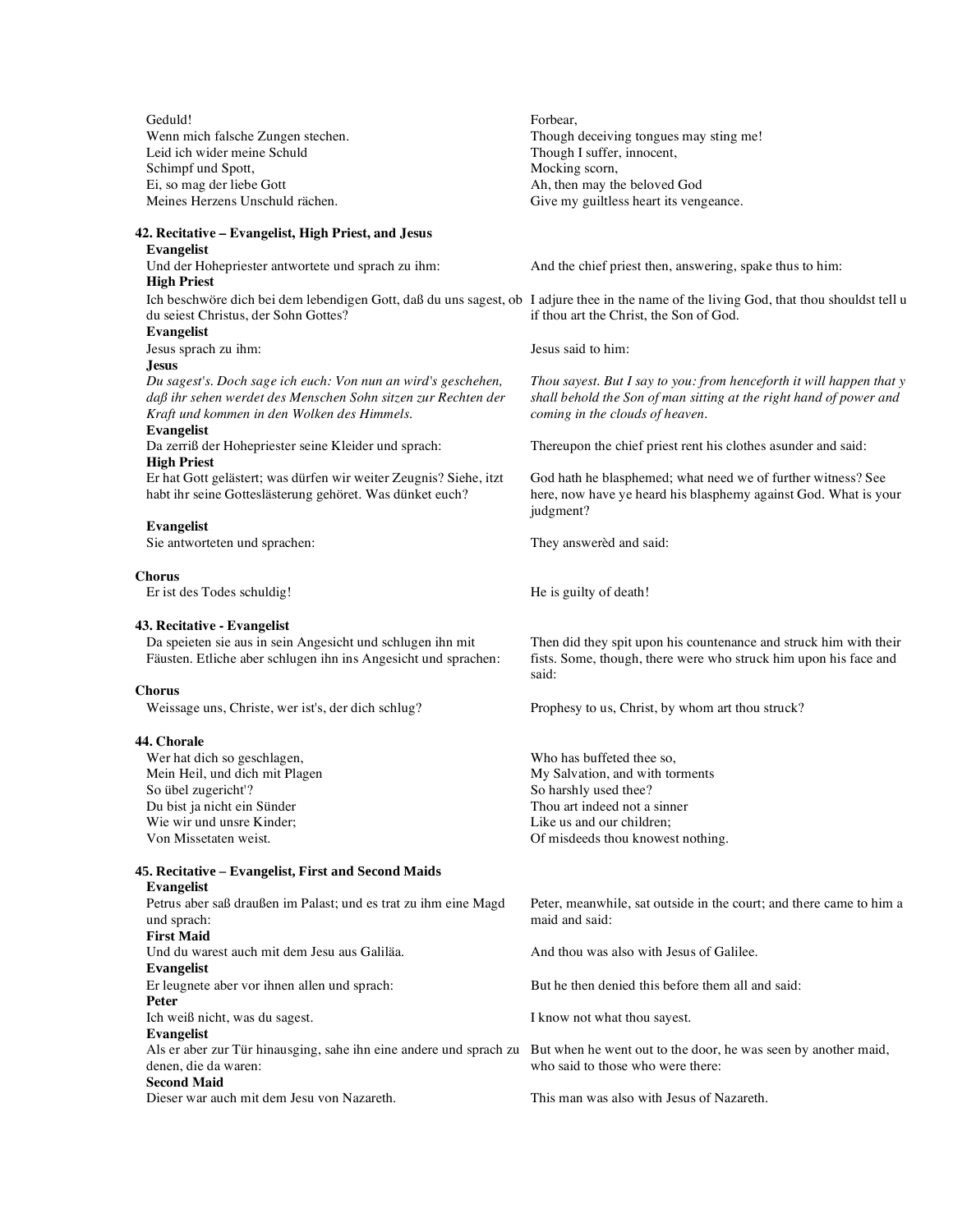| <b>Evangelist</b>                                                                                                                    |                                                                                                                                    |
|--------------------------------------------------------------------------------------------------------------------------------------|------------------------------------------------------------------------------------------------------------------------------------|
| Und er leugnete abermal und schwur dazu:                                                                                             | And once more did he deny it and with an oath:                                                                                     |
| Peter                                                                                                                                |                                                                                                                                    |
| Ich kenne des Menschen nicht.                                                                                                        | I know nothing of the man.                                                                                                         |
| <b>Evangelist</b>                                                                                                                    |                                                                                                                                    |
| Und über eine kleine Weile traten hinzu, die da stunden, und<br>sprachen zu Petro:                                                   | And when a little time had passed, there came to him those who<br>were present and said to Peter:                                  |
| 46. Chorus                                                                                                                           |                                                                                                                                    |
| Wahrlich, du bist auch einer von denen; denn deine Sprache verrät Surely thou also art one of them, for thy speech doth betray thee. |                                                                                                                                    |
| dich.                                                                                                                                |                                                                                                                                    |
| <b>Recitative - Evangelist and Peter</b>                                                                                             |                                                                                                                                    |
| <b>Evangelist</b>                                                                                                                    |                                                                                                                                    |
| Da hub er an, sich zu verfluchen und zu schwören:                                                                                    | Then he began to invoke a curse upon himself and to swear:                                                                         |
| Peter                                                                                                                                |                                                                                                                                    |
| Ich kenne des Menschen nicht.                                                                                                        | I know nothing of the man.                                                                                                         |
| <b>Evangelist</b>                                                                                                                    |                                                                                                                                    |
|                                                                                                                                      | Und alsbald krähete der Hahn. Da dachte Petrus an die Worte Jesu, And at this moment the cock crew. Then Peter thought back to the |
| da er zu ihm sagte: Ehe der Hahn krähen wird, wirst du mich                                                                          | words of Jesus, when he said unto him: "Before the cock shall have                                                                 |
| dreimal verleugnen. Und ging heraus und weinete bitterlich.                                                                          | crowed, wilt three times thou have denied me." And he went out an                                                                  |
|                                                                                                                                      | wept with great bitterness.                                                                                                        |
| 47. Aria - Alto                                                                                                                      |                                                                                                                                    |
| Erbarme dich.                                                                                                                        | Have mercy,                                                                                                                        |
| Mein Gott, um meiner Zähren willen!                                                                                                  | My God, for my tears' sake;                                                                                                        |
| Schaue hier,                                                                                                                         | Look hither,                                                                                                                       |
| Herz und Auge weint vor dir                                                                                                          | Heart and eyes weep before thee                                                                                                    |
| Bitterlich.                                                                                                                          | Bitterly.                                                                                                                          |
| <b>48. Chorale</b> (Sung first by the choir in German, and then by the                                                               |                                                                                                                                    |
| audience and choir in English. See page 29.)                                                                                         |                                                                                                                                    |
| Bin ich gleich von dir gewichen,                                                                                                     | Although I have strayed from thee,                                                                                                 |
| Stell ich mich doch wieder ein:                                                                                                      | Yet I have returned again;                                                                                                         |
| Hat uns doch dein Sohn verglichen                                                                                                    | For thy Son has reconciled us                                                                                                      |
| Durch sein' Angst und Todespein.                                                                                                     | Through his agony and mortal pain.                                                                                                 |
| Ich verleugne nicht die Schuld;                                                                                                      | I do not deny my guilt,                                                                                                            |
| Aber deine Gnad und Huld                                                                                                             | But thy grace and favour                                                                                                           |
| Ist viel größer als die Sünde,                                                                                                       | Is far greater than the sin                                                                                                        |
| Die ich stets in mir befinde.                                                                                                        | Which I ever confess in myself.                                                                                                    |
| 49. Recitative - Evangelist and Judas                                                                                                |                                                                                                                                    |
| Des Morgens aber hielten alle Hohepriester und die Ältesten des                                                                      | When morning came, however, all the chief priests and the elders c                                                                 |
| Volks einen Rat über Jesum, daß sie ihn töteten. Und bunden ihn,                                                                     | the people took council concerning Jesus, that they might put him t                                                                |
| führeten ihn hin und überantworteten ihn dem Landpfleger Pontio                                                                      | death. And binding him, they led him away and handed him over                                                                      |
| Pilato. Da das sahe Judas, der ihn verraten hatte, daß er verdammt                                                                   | unto the governor Pontius Pilatus. And when Judas saw this, the on                                                                 |
| war zum Tode, gereuete es ihn und brachte herwieder die dreißig                                                                      | who had betrayed him, that he had been condemned to death, it gav                                                                  |
| Silberlinge den Hohenpriestern und Ältesten und sprach:                                                                              | him great remorse, and, bringing back again the thirty silver pieces                                                               |
|                                                                                                                                      | unto the chief priests and elders, he said:                                                                                        |

**Judas Evangelist**  Sie sprachen: They said:

# **Chorus**

Was gehet uns das an? Da siehe du zu! What is that to us? See thou to it.

# **50. Recitative ñ Evangelist, First and Second High Priests Evangelist**

Und er warf die Silberlinge in den Tempel, hub sich davon, ging hin und erhängete sich selbst. Aber die Hohenpriester nahmen die Silberlinge und sprachen:

I have committed a sin, for I have innocent blood here betrayed.

And he cast the silvers pieces in the temple, rose up from there, went forth and then hanged himself at once. But the chief priests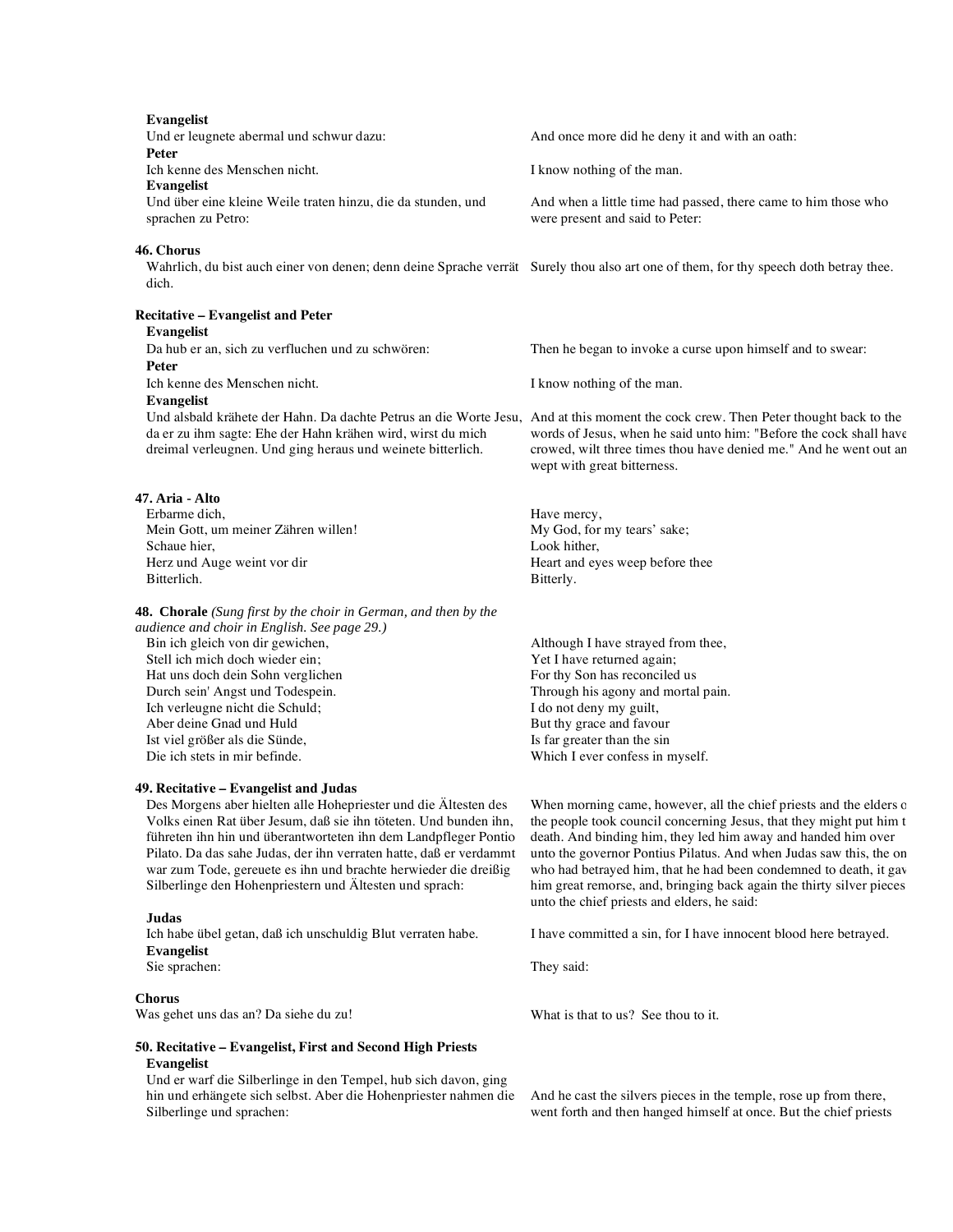## **First and Second High Priests**

Es taugt nicht, dafl wir sie in den Gotteskasten legen, denn es ist Blutgeld.

## **51. Aria - Bass**

Gebt mir meinen Jesum wieder! Seht, das Geld, den Mörderlohn, Wirft euch der verlorne Sohn Zu den Füßen nieder!

# **52. Recitative – Evangelist, Pilate, and Jesus**

# **Evangelist**

Sie hielten aber einen Rat und kauften einen Töpfersacker darum zum Begräbnis der Pilger. Daher ist derselbige Acker genennet der Blutacker bis auf den heutigen Tag. Da ist erfüllet, das gesagt ist durch den Propheten Jeremias, da er spricht: "Sie haben genommen kauften von den Kindern Israel, und haben sie gegeben um einen Töpfersacker, als mir der Herr befohlen hat." Jesus aber stund vor dem Landpfleger; und der Landpfleger fragte ihn und sprach:

# **Pilate**

Bist du der Jüden König? Art thou the King of the Jews? **Evangelist**  Jesus aber sprach zu ihm: Jesus then replied to him: **Jesus**  *Du sagest's. Thou sayest it.* **Evangelist**  Und da er verklagt war von den Hohenpriestern und Ältesten, antwortete er nichts. Da sprach Pilatus zu ihm: made no reply. Then said Pilate unto him: **Pilate**  Hörest du nicht, wie hart sie dich verklagen? Hearest thou not how harshly they accuse thee? **Evangelist**  Und er antwortete ihm nicht auf ein Wort, also, dafl sich auch der Landpfleger sehr verwunderte. also much amazed at him. **53. Chorale**  Befiehl du deine Wege Commend your way, Commend your way, Commend your way, Commend your way, Commend your way, And whatever troubles your heart

Der allertreusten Pflege To the trustiest care of him Des, der den Himmel lenkt. Who controls the heavens; Der wird auch Wege finden, het wird auch Wege finden, He will also find ways Da dein Fuß gehen kann. Where your feet can walk.

# **54. Recitative – Evangelist, Pilate, Pilate's Wife, and Chorus**

Auf das Fest aber hatte der Landpfleger Gewohnheit, dem Volk einen Gefangenen loszugeben, welchen sie wollten. Er hatte aber zu der Zeit einen Gefangenen, einen sonderlichen vor andern, der hieß Barrabas. Und da sie versammlet waren, sprach Pilatus zu ihnen:

## **Pilate**

Welchen wollet ihr, daß ich euch losgebe? Barrabam oder Jesum, von dem gesaget wird, er sei Christus?

## **Evangelist**

Denn er wußte wohl, daß sie ihn aus Neid überantwortet hatten. Und da er auf dem Richtstuhl saß, schickete sein Weib zu ihm und ließ ihm sagen:

took the silver pieces and said:

We cannot lawfully put them in the temple treasury, for this is blood money.

Give me back my Jesus! See, the money, the wages of murder, The lost son throws at you, Down at your feet.

dreißig Silberlinge, damit bezahlet ward der Verkaufte, welchen sie he saith: "And they have accepted thirty silver pieces, with which to So they took counsel once again and bought with them a potter's field set aside for the burial of pilgrims. Therefore is this selfsame field also known as the Field of Blood from then to this very day. Thus is fulfilled what was told before by the prophet Jeremiah, when pay the price of one purchased, whom they had purchased from the children of Israel, and they have given it to buy a potter's field, as the Lord hath commanded me." Jesus however stood before the governor; and the governor questioned him and said:

And when he was charged by the chief priests and the elders, he

And he answerèd him to never a word, such that the governor was

Der Wolken, Luft und Winden He who gives clouds, air, and winds<br>
Gibt Wege, Lauf und Bahn, Their paths, course, and track, Their paths, course, and track,

> But upon this feast the governor had the custom of setting free a prisoner to the people, whom they had chosen. He had then, however, a notable prisoner, whose name was Barabbas. And when they had come together, Pilate said unto them:

Which one would ye have that I release unto you? Barabbas or Jesus, of whom it is said that he is the Christ?

For he knew full well that it was for envy that they had delivered him. And as he sat upon the judgment seat, his wife sent unto him and gave this: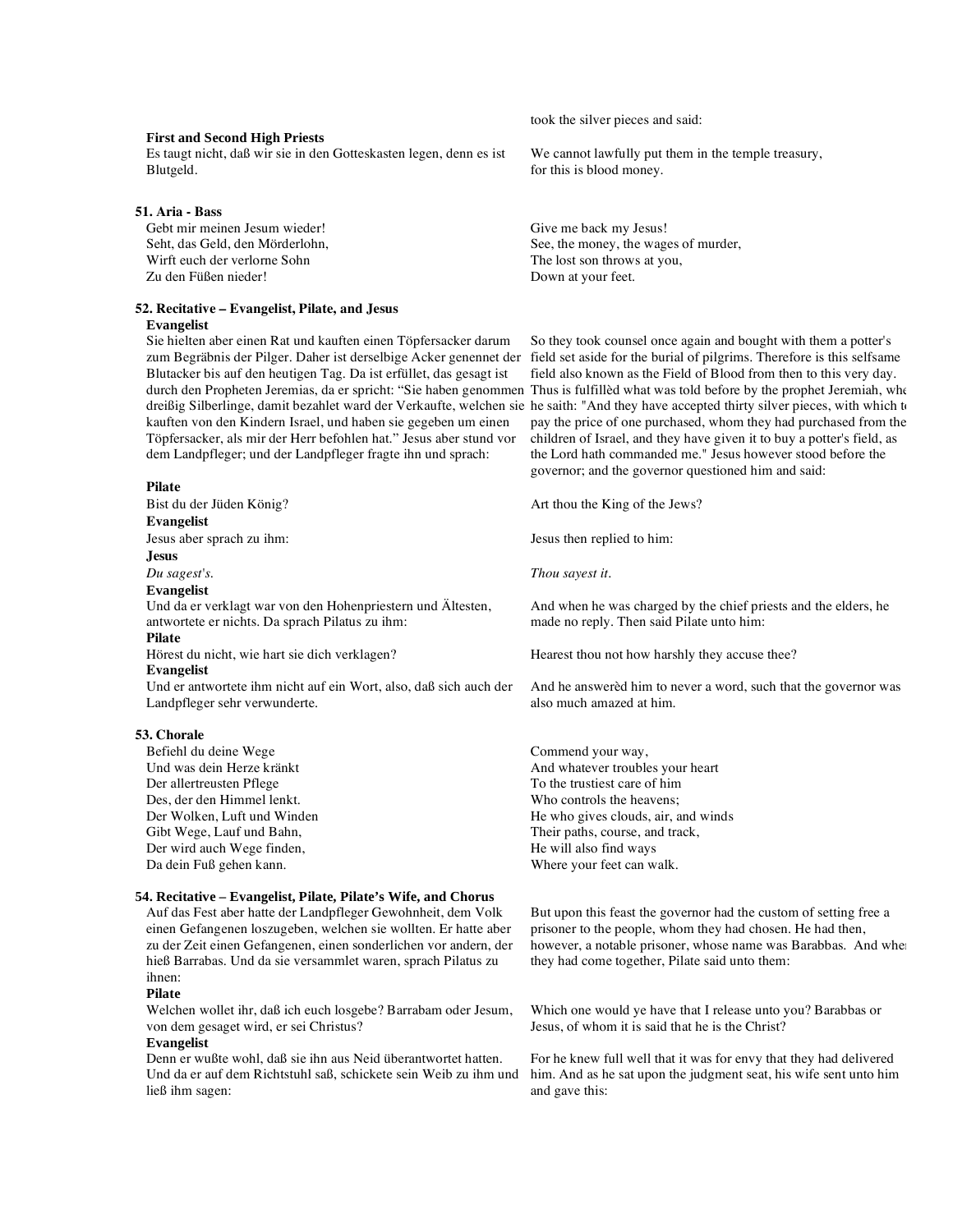| Pilate's Wife                                                                                                                        |                                                                                                                                       |
|--------------------------------------------------------------------------------------------------------------------------------------|---------------------------------------------------------------------------------------------------------------------------------------|
| Habe du nichts zu schaffen mit diesem Gerechten; ich habe heute                                                                      | Have thou nothing to do with this righteous man; for I today have                                                                     |
| viel erlitten im Traum von seinetwegen!                                                                                              | suffered much in a dream because of him!                                                                                              |
| Evangelist                                                                                                                           |                                                                                                                                       |
|                                                                                                                                      | Aber die Hohenpriester und die Ältesten überredeten das Volk, daß Nevertheless the chief priests and the elders had now persuaded the |
| sie um Barrabam bitten sollten und Jesum umbrächten. Da                                                                              | crowd, that they should ask for Barabbas and destroy Jesus. And in                                                                    |
|                                                                                                                                      |                                                                                                                                       |
| antwortete nun der Landpfleger und sprach zu ihnen:                                                                                  | answer now, the governor said unto them:                                                                                              |
| <b>Pilate</b>                                                                                                                        |                                                                                                                                       |
| Welchen wollt ihr unter diesen zweien, den ich euch soll losgeben? Which one would ye have of these two men here, that I set free to |                                                                                                                                       |
|                                                                                                                                      | you?                                                                                                                                  |
| <b>Evangelist</b>                                                                                                                    |                                                                                                                                       |
| Sie sprachen:                                                                                                                        | And they said:                                                                                                                        |
| Chorus (Sung by Alumni Choir and Chapel Choir.)                                                                                      |                                                                                                                                       |
| Barrabam!                                                                                                                            | Barabbas!                                                                                                                             |
|                                                                                                                                      |                                                                                                                                       |
| Evangelist                                                                                                                           |                                                                                                                                       |
| Pilatus sprach zu ihnen:                                                                                                             | Pilate said unto them:                                                                                                                |
| <b>Pilate</b>                                                                                                                        |                                                                                                                                       |
|                                                                                                                                      |                                                                                                                                       |
| Was soll ich denn machen mit Jesu, von dem gesagt wird, er sei                                                                       | What shall I then do with Jesus, of whom is said that he is Christ?                                                                   |
| Christus?                                                                                                                            |                                                                                                                                       |
| <b>Evangelist</b>                                                                                                                    |                                                                                                                                       |
| Sie sprachen alle:                                                                                                                   | And they all said:                                                                                                                    |
| Chorus (Sung by Alumni Choir and Chapel Choir.)                                                                                      |                                                                                                                                       |
| Laß ihn kreuzigen!                                                                                                                   | Let him be crucified!                                                                                                                 |
|                                                                                                                                      |                                                                                                                                       |
| 55. Chorale (Sung by Alumni Choir and Chapel Choir.)                                                                                 |                                                                                                                                       |
| Wie wunderbarlich ist doch diese Strafe!                                                                                             | How miraculous indeed is this punishment!                                                                                             |
| Der gute Hirte leidet für die Schafe,                                                                                                | The Good Shepherd suffers for the sheep;                                                                                              |
| Die Schuld bezahlt der Herre, der Gerechte,                                                                                          | The master, righteous as He is, pays the penalty                                                                                      |
| Für seine Knechte.                                                                                                                   | For his vassals!                                                                                                                      |
|                                                                                                                                      |                                                                                                                                       |
| 56. Recitative – Evangelist and Pilate                                                                                               |                                                                                                                                       |
| <b>Evangelist</b>                                                                                                                    |                                                                                                                                       |
| Der Landpfleger sagte:                                                                                                               | The governor said then:                                                                                                               |
| <b>Pilate</b>                                                                                                                        |                                                                                                                                       |
|                                                                                                                                      | What evil hath he done?                                                                                                               |
| Was hat er denn Übels getan?                                                                                                         |                                                                                                                                       |
|                                                                                                                                      |                                                                                                                                       |
| 57. Recitative - Soprano                                                                                                             |                                                                                                                                       |
| Er hat uns allen wohlgetan,                                                                                                          | He has done good to us all.                                                                                                           |
| Den Blinden gab er das Gesicht,                                                                                                      | He gave sight to the blind,                                                                                                           |
| Die Lahmen macht er gehend,                                                                                                          | The lame he made to walk;                                                                                                             |
| Er sagt uns seines Vaters Wort,                                                                                                      | He told us his Father's word,                                                                                                         |
| Er trieb die Teufel fort,                                                                                                            | He drove the devils forth;                                                                                                            |
| Betrübte hat er aufgericht',                                                                                                         | The wretched he has raised up;                                                                                                        |
| Er nahm die Sünder auf und an.                                                                                                       | He received and sheltered sinners;                                                                                                    |
| Sonst hat mein Jesus nichts getan.                                                                                                   | Nothing else has my Jesus done.                                                                                                       |
|                                                                                                                                      |                                                                                                                                       |
| 58. Aria - Soprano                                                                                                                   |                                                                                                                                       |
| Aus Liebe will mein Heiland sterben,                                                                                                 | Out of love my Saviour is willing to die,                                                                                             |
| Von einer Sünde weiß er nichts.                                                                                                      | Though he knows nothing of any sin,                                                                                                   |
| Daß das ewige Verderben                                                                                                              | So that eternal ruin                                                                                                                  |
| Und die Strafe des Gerichts                                                                                                          | And the punishment of judgment                                                                                                        |
| Nicht auf meiner Seele bliebe.                                                                                                       | May not rest upon my soul.                                                                                                            |
|                                                                                                                                      |                                                                                                                                       |
|                                                                                                                                      |                                                                                                                                       |
| 59. Recitative - Evangelist                                                                                                          |                                                                                                                                       |
| Sie schrieen aber noch mehr und sprachen:                                                                                            | They cried again even more and said:                                                                                                  |
|                                                                                                                                      |                                                                                                                                       |
| <b>Chorus</b> (Sung by Alumni Choir and Chapel Choir)                                                                                |                                                                                                                                       |
| Laß ihn kreuzigen!                                                                                                                   | Let him be crucified!                                                                                                                 |
|                                                                                                                                      |                                                                                                                                       |
|                                                                                                                                      |                                                                                                                                       |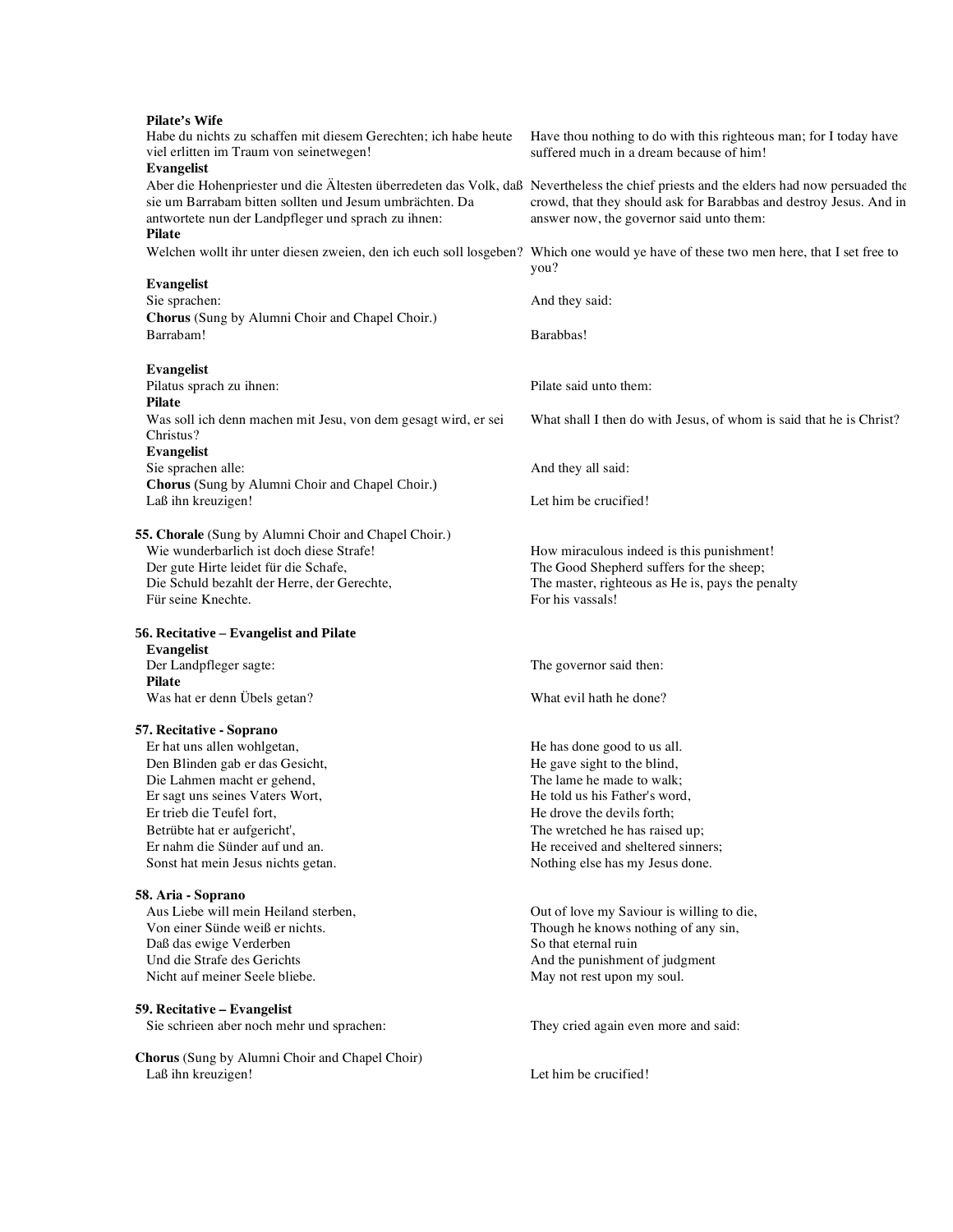# **Recitative – Evangelist and Pilate**

# **Evangelist**

Da aber Pilatus sahe, daß er nichts schaffete, sondern daß ein viel großer Getümmel ward, nahm er Wasser und wusch die Hände vor dem Volk und sprach:

# **Pilate**

Ich bin unschuldig an dem Blut dieses Gerechten, sehet ihr zu. I am not guilty for the blood of this just person, see ye to it. **Evangelist** 

**Chorus** (Sung by Alumni Choir and Chapel Choir.) Sein Blut komme über uns und unsre Kinder. His blood be on us and on our children!

# **Recitative - Evangelist**

Da gab er ihnen Barrabam los; aber Jesum ließ er geißeln und überantwortete ihn, daß er gekreuziget würde.

# **60. Recitative - Alto**

Erbarm es Gott!<br>
Have mercy, God!<br>
Here stands the Saviour bound. Hier steht der Heiland angebunden.<br>
O Geißelung, o Schläg, o Wunden!<br>
O scourging, o blows, o wounds! O Geißelung, o Schläg, o Wunden! Ihr Henker, haltet ein! Ye tormenters, cease! Erweichet euch Are ye not softened Der Seelen Schmerz, By the pain of your souls, Der Anblick solches Jammers nicht? Nor by the sight of such grief? Ach ja! ihr habt ein Herz, Ah yes! ye have a heart Das muß der Martersäule gleich That must be like the whipping post, Und noch viel härter sein.  $\qquad \qquad$  Or even harder still. Erbarmt euch, haltet ein! Have mercy, cease!

## **61. Aria - Alto**

Können Tränen meiner Wangen Nichts erlangen, O, so nehmt mein Herz hinein! Aber laßt es bei den Fluten, Wenn die Wunden milde bluten, Auch die Opferschale sein!

## **62. Recitative - Evangelist**

Da nahmen die Kriegsknechte des Landpflegers Jesum zu sich in das Richthaus und sammleten über ihn die ganze Schar und zogen ihn aus und legeten ihm einen Purpurmantel an und flochten eine dornene Krone und satzten sie auf sein Haupt und ein Rohr in seine rechte Hand und beugeten die Knie vor ihm und spotteten ihn und sprachen:

## **Chorus**

Gegrüßet seist du, Jüdenkönig! Hail, King of the Jews!

# **Recitative - Evangelist**

Haupt.

# **63. Chorale**

O Haupt, zu Spott gebunden O head, wreathed for mockery Mit einer Dornenkron,<br>
O Haupt, sonst schön gezieret<br>
O Head, once beautifully

But when Pilate saw that he could prevail nothing, rather that a much greater disturbance grew, he took water and washed his hand before the crowd and said:

Da antwortete das ganze Volk und sprach: Thereupon answered all the people and said:

To them he then set Barabbas free; but he had Jesus scourged and then delivered him up, that he might be crucified.

If the tears upon my cheeks can Nought accomplish, Oh, then take my heart away! But then let amidst the streaming Of the wounds abundant bleeding Be the sacrificial cup!

And then did the governor's soldiers take Jesus into the praetorium and gathered before him there all the troops, and they did strip him and put upon him a purple robe and plaited a crown of thorns and s it upon his head, and a reed in his right hand and then they bent the knees before him, both mocked him and said:

Und speieten ihn an und nahmen das Rohr und schlugen damit sein And they spat upon him and took the reed and struck him upon his head.

O Haupt voll Blut und Wunden, O head, full of blood and wounds, Voll Schmerz und voller Hohn, Full of sorrow and full of scoffing! O Haupt, sonst schön gezieret and the control of head, once beautifully adorned O head, once beautifully adorned Mithidal Solid Mithidal Solid Mithidal Solid Mithidal Solid Mithidal Solid Mithidal Solid Mithidal Solid Mith With highest honour and reknown,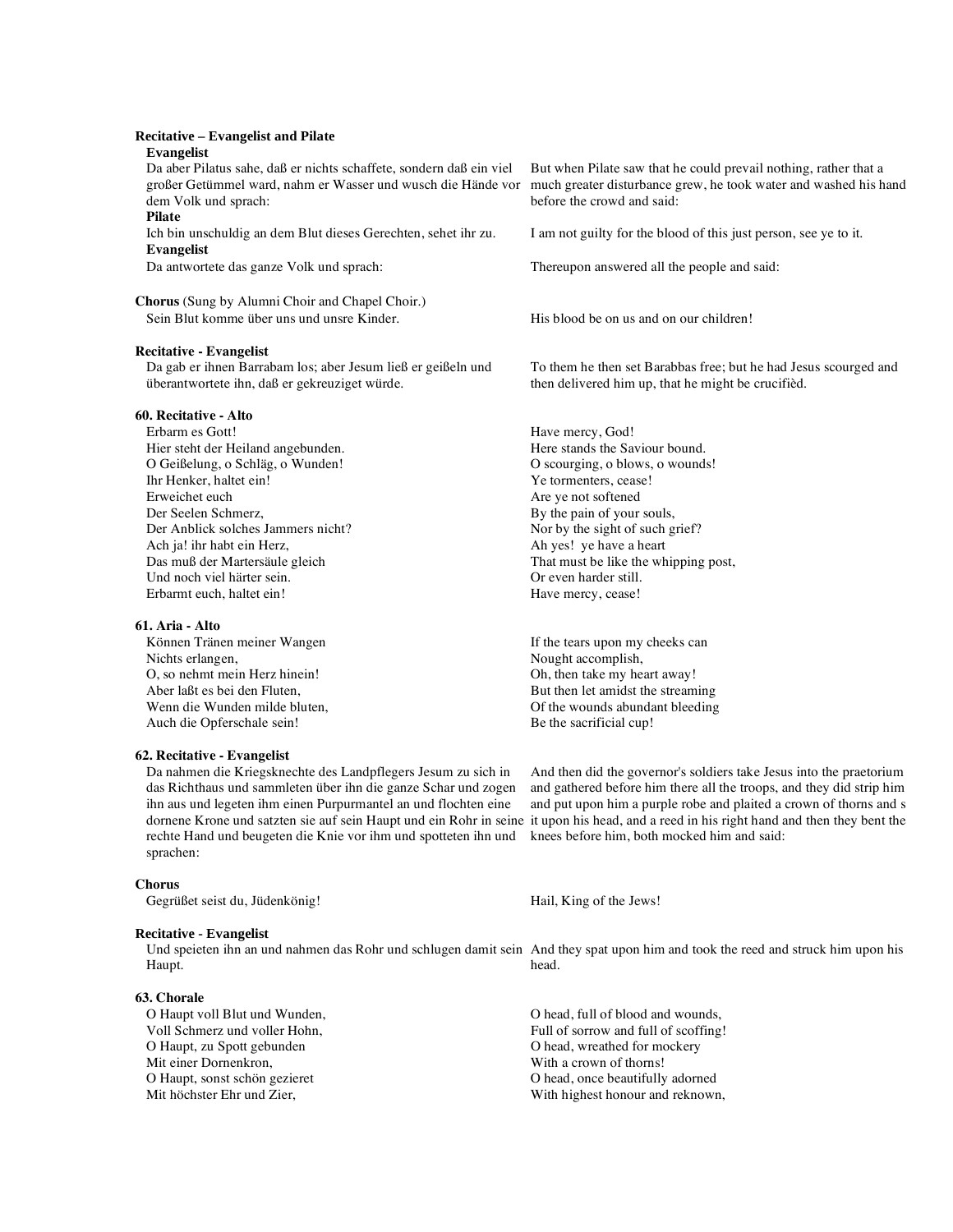Jetzt aber hoch schimpfieret, But now highly abused: Gegrüßet seist du mir! Du edles Angesichte, Dafür sonst schrickt und scheut Das große Weltgerichte, Wie bist du so bespeit; Wie bist du so erbleichet! Wer hat dein Augenlicht, Dem sonst kein Licht nicht gleichet, So schändlich zugericht'?

## **64. Recitative - Evangelist**

Und da sie ihn verspottet hatten, zogen sie ihm den Mantel aus und And after they had mocked him, they removed the robe from him zogen ihm seine Kleider an und führeten ihn hin, daß sie ihn kreuzigten. Und indem sie hinausgingen, funden sie einen Menschen von Kyrene mit Namen Simon; den zwungen sie, daß er ihm sein Kreuz trug.

# **65. Recitative - Bass**

Ja freilich will in uns das Fleisch und Blut Zum Kreuz gezwungen sein; Je mehr es unsrer Seele gut, Je herber geht es ein.

# **66. Aria - Bass**

Komm, süßes Kreuz, so will ich sagen, Mein Jesu, gib es immer her! Wird mir mein Leiden einst zu schwer, So hilfst du mir es selber tragen.

# **67. Recitative - Evangelist**

Und da sie an die Stätte kamen mit Namen Golgatha, das ist verdeutschet Schädelstätt, gaben sie ihm Essig zu trinken mit Gallen vermischet; und da er's schmeckete, wollte er's nicht trinken. Da sie ihn aber gekreuziget hatten, teilten sie seine Kleider und wurfen das Los darum, auf daß erfüllet würde, das gesagt ist durch den Propheten: "Sie haben meine Kleider unter sich geteilet, und über mein Gewand haben sie dasLos geworfen." Und sie saßen among them and over mine own vesture did they cast lots." And allda und hüteten sein. Und oben zu seinen Häupten hefteten sie die they sat all around and guarded him there. And over his head they Ursach seines Todes beschrieben, nämlich: "Dies ist Jesus, der Jüden König." Und da wurden zween Mörder mit ihm gekreuziget, einer zur Rechten und einer zur Linken. Die aber vorübergingen, lästerten ihn und schüttelten ihre Köpfe und sprachen:

## **Chorus**

Der du den Tempel Gottes zerbrichst und bauest ihn in dreien Tagen, hilf dir selber! Bist du Gottes Sohn, so steig herab vom Kreuz!

# **Recitative - Evangelist**

Desgleichen auch die Hohenpriester spotteten sein samt den Schriftgelehrten und Ältesten und sprachen:

# **Chorus**

Andern hat er geholfen und kann ihm selber nicht helfen. Ist er der He saved others, and cannot save himself. If he be King of Israel, König Israel, so steige er nun vom Kreuz, so wollen wir ihm glauben. Er hat Gott vertrauet, der erlöse ihn nun, lüstet's ihn; denn er hat gesagt: "Ich bin Gottes Sohn."

## **68. Recitative - Evangelist**

Desgleichen schmäheten ihn auch die Mörder, die mit ihm gekreuziget waren.

Let me hail thee! Thou noble countenance, Before which shrinks and cowers The great weight of the world, How art thou spat upon! How pallid art thou! Who has treated the light of thine eyes, Light that no light else can equal, So shamefully amiss?

and put his own clothes on him and led him away, that they might crucify him. And after they went out, they found a man from Cyrene, whose name was Simon; and they forced him to bear his cross.

Yea! Gladly is the flesh and blood in us Compelled to the cross; The more it benefits our souls, The more painfully it weighs.

Come, sweet cross, I will say then: My Jesus, give it always to me. Should my pain become too heavy, Then help me to carry it myself.

And when they came unto a place with the name of Golgotha, whic is to say, the place of a skull, they did give him vinegar to drink which had been mixed with gall; and when he tasted it, he refused t drink it. But after they had crucified him, they divided his garments by casting lots for them, that it might be accomplished what had been said by the prophet: "They have divided all my garments fastened the reason for his death in writing, namely: "This is Jesus, the King of the Jews." And with him were two murderers also crucified, one on the right hand, another on the left. But those who there passed by derided him both wagging their heads before him and said:

Thou that destroyest the temple of God, and buildest it in three day save thyself. If thou art the Son of God, come down now from the cross.

In like wise also the chief priests mocked him together with the scribes and elders and said:

let him come down now from the cross, and then we will believe in him. He hath trusted in God; let him deliver him now, if he want him; for he hath said: I am the Son of God.

In like wise also did the murderers mock him, who with him had been crucified.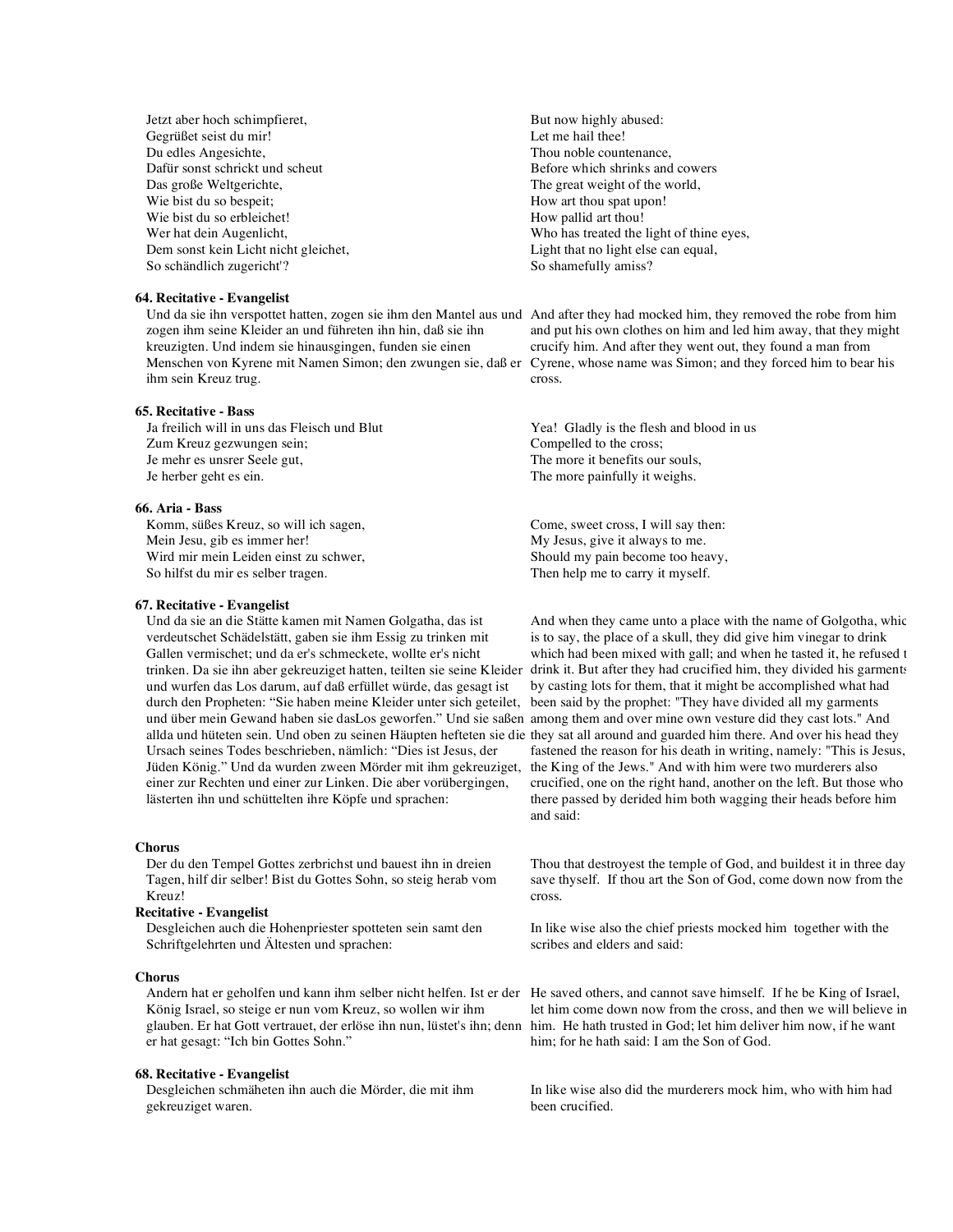| 69. Recitative - Alto                                                                                                               |                                                                                                                                       |
|-------------------------------------------------------------------------------------------------------------------------------------|---------------------------------------------------------------------------------------------------------------------------------------|
| Ach Golgatha, unselges Golgatha!                                                                                                    | Ah, Golgotha, hapless Golgotha!                                                                                                       |
| Der Herr der Herrlichkeit muß schimpflich hier verderben,                                                                           | The Lord of Glory must wretchedly perish here;                                                                                        |
| Der Segen und das Heil der Welt                                                                                                     | The blessing and salvation of the world                                                                                               |
| Wird als ein Fluch ans Kreuz gestellt.                                                                                              | Is placed on the cross like a curse.                                                                                                  |
| Der Schöpfer Himmels und der Erden                                                                                                  | From the Creator of heaven and earth.                                                                                                 |
| Soll Erd und Luft entzogen werden.                                                                                                  | Earth and air shall be taken away.                                                                                                    |
| Die Unschuld muß hier schuldig sterben,                                                                                             | The guiltless must die here guilty.                                                                                                   |
| Das gehet meiner Seele nah;                                                                                                         | That strikes deep into my soul;                                                                                                       |
| Ach Golgatha, unselges Golgatha!                                                                                                    | Ah, Golgotha, hapless Golgotha!                                                                                                       |
|                                                                                                                                     |                                                                                                                                       |
| 70. Aria - Alto and Chorus                                                                                                          |                                                                                                                                       |
| Alto                                                                                                                                |                                                                                                                                       |
| Sehet, Jesus hat die Hand,                                                                                                          | See, Jesus hath his hand,                                                                                                             |
| Uns zu fassen, ausgespannt, kommt!                                                                                                  | Outstretched to grasp us, come!                                                                                                       |
| <b>Chorus</b>                                                                                                                       |                                                                                                                                       |
| Wohin?                                                                                                                              | Where to?                                                                                                                             |
| Alto                                                                                                                                |                                                                                                                                       |
| In Jesu Armen Sucht Erlösung, nehmt Erbarmen, suchet!                                                                               | In Jesus' arms seek redemption, take his mercy, seek it!                                                                              |
| <b>Chorus</b>                                                                                                                       |                                                                                                                                       |
| Wo?                                                                                                                                 | Where?                                                                                                                                |
| Alto                                                                                                                                |                                                                                                                                       |
| In Jesu Armen.                                                                                                                      | In Jesus' arms!                                                                                                                       |
| Lebet, sterbet, ruhet hier,                                                                                                         | Living, dying, rest ye here,                                                                                                          |
| Ihr verlass'nen Küchlein ihr, bleibet.                                                                                              | Ye forsaken little chicks, remain.                                                                                                    |
| <b>Chorus</b>                                                                                                                       |                                                                                                                                       |
| Wo?                                                                                                                                 | Where?                                                                                                                                |
| Alto                                                                                                                                |                                                                                                                                       |
| In Jesu Armen.                                                                                                                      | In Jesus' arms.                                                                                                                       |
| 71. Recitative – Evangelist, Jesus, and Chorus<br><b>Evangelist</b>                                                                 |                                                                                                                                       |
| Und von der sechsten Stunde an war eine Finsternis über das ganze And from the sixth hour on there was a darkness over all the land |                                                                                                                                       |
|                                                                                                                                     | Land bis zu der neunten Stunde. Und um die neunte Stunde schriee until the ninth hour. And about the ninth hour Jesus cried aloud and |
| Jesus laut und sprach:                                                                                                              | said:                                                                                                                                 |
| <b>Jesus</b>                                                                                                                        |                                                                                                                                       |
| Eli, Eli, lama asabthani?                                                                                                           | Eli, Eli, lama asabthani?                                                                                                             |
| <b>Evangelist</b>                                                                                                                   |                                                                                                                                       |
| Das ist: Mein Gott, mein Gott, warum hast du mich verlassen?                                                                        | That is: "My God, my God, wherefore hast thou me forsaken? But                                                                        |
| Etliche aber, die da stunden, da sie das höreten, sprachen sie:                                                                     | there were some who stood about there who, when they heard that,                                                                      |
|                                                                                                                                     | spake thus:                                                                                                                           |
| <b>Chorus</b>                                                                                                                       |                                                                                                                                       |
| Der rufet dem Elias!                                                                                                                | He calleth for Elijah!                                                                                                                |
| <b>Evangelist</b>                                                                                                                   |                                                                                                                                       |
| Und bald lief einer unter ihnen, nahm einen Schwamm und füllete                                                                     | And straightway one of them ran forth under him, took a sponge                                                                        |
| ihn mit Essig und steckete ihn auf ein Rohr und tränkete ihn. Die                                                                   | and filled it with vinegar, and placed it upon a reed, gave him to                                                                    |
| andern aber sprachen:                                                                                                               | drink. The others said, however:                                                                                                      |
| <b>Chorus</b>                                                                                                                       |                                                                                                                                       |
| Halt! laß sehen, ob Elias komme und ihm helfe?                                                                                      | Wait! Let us see whether Elijah will come to save him.                                                                                |
| <b>Evangelist</b>                                                                                                                   |                                                                                                                                       |
| Aber Jesus schriee abermal laut und verschied.                                                                                      | But Jesus cried again aloud and died.                                                                                                 |
| 72. Chorale (Sung first by the choir in German, and then by the                                                                     |                                                                                                                                       |
| audience and choir in English. See page 30.)                                                                                        |                                                                                                                                       |
| Wenn ich einmal soll scheiden,                                                                                                      | When once I must depart,                                                                                                              |
| So scheide nicht von mir,                                                                                                           | Do not depart from me;                                                                                                                |
| Wenn ich den Tod soll leiden,                                                                                                       | When I must suffer death,                                                                                                             |
| So tritt du denn herfür!                                                                                                            | Then stand thou by me!                                                                                                                |
| Wenn mir am allerbängsten                                                                                                           | When I most full of fear                                                                                                              |
| Wird um das Herze sein,                                                                                                             | At heart shall be,                                                                                                                    |

Then snatch me from the terrors

So rei mich aus den Ängsten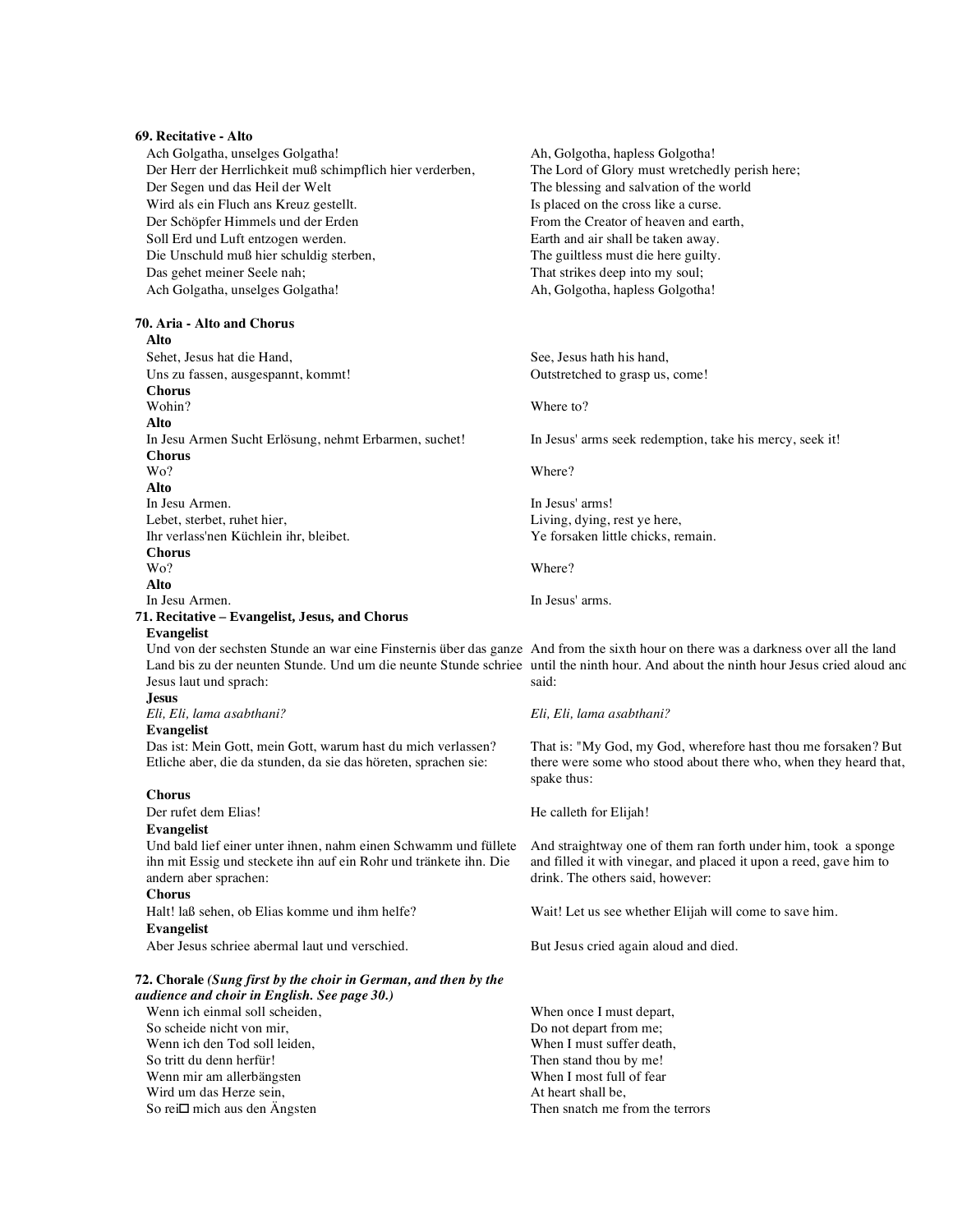# **73. Recitative - Evangelist**

Und siehe da, der Vorhang im Tempel zerriß in zwei Stück von oben an bis unten aus. Und die Erde erbebete, und die Felsen zerrissen, und die Gräber täten sich auf, und stunden auf viel Leiber der Heiligen, die da schliefen, und gingen aus den Gräbern nach seiner Auferstehung und kamen in die heilige Stadt und erschienen vielen. Aber der Hauptmann und die bei ihm waren und bewahreten Jesum, da sie sahen das Erdbeben und was da geschah, erschraken sie sehr und sprachen:

## **Chorus**

Wahrlich, dieser ist Gottes Sohn gewesen. Truly, this was the Son of God.

## **Recitative - Evangelist**

Und es waren viel Weiber da, die von ferne zusahen, die da waren nachgefolget aus Galiläa und hatten ihm gedienet, unter welchen war Maria Magdalena und Maria, die Mutter Jacobi und Joses, und die Mutter der Kinder Zebedäi. Am Abend aber kam ein reicher Mann von Arimathia, der hieß Joseph, welcher auch ein Jünger Jesu war, der ging zu Pilato und bat ihn um den Leichnam Jesu. Da befahl Pilatus, man sollte ihm ihn geben.

## **74. Recitative - Bass**

Am Abend, da es kühle war, Ward Adams Fallen offenbar; Am Abend drücket ihn der Heiland nieder. Am Abend kam die Taube wieder Und trug ein Ölblatt in dem Munde. O schöne Zeit! O Abendstunde! Der Friedensschluß ist nun mit Gott gemacht, Denn Jesus hat sein Kreuz vollbracht. Sein Leichnam kömmt zur Ruh, Ach! liebe Seele, bitte du, Geh, lasse dir den toten Jesum schenken, O heilsames, o köstlichs Angedenken!

# **75. Aria - Bass**

Mache dich, mein Herze, rein, Ich will Jesum selbst begraben. Denn er soll nunmehr in mir Für und für Seine süße Ruhe haben. Welt, geh aus, laß Jesum ein!

## **76. Recitative - Evangelist**

Und Joseph nahm den Leib und wickelte ihn in ein rein Leinwand und legte ihn in sein eigen neu Grab, welches er hatte lassen in einen Fels hauen, und wälzete einen großen Stein vor die Tür des Grabes und ging davon. Es war aber allda Maria Magdalena und die andere Maria, die satzten sich gegen das Grab. Des andern Tages, der da folget nach dem Rüsttage, kamen die Hohenpriester und Pharisäer sämtlich zu Pilato und sprachen:

## **Chorus**

Herr, wir haben gedacht, daß dieser Verführer sprach, da er noch lebete: Ich will nach dreien Tagen wieder auferstehen. Darum

Kraft deiner Angst und Pein! Comment of fear and pain by thy strength!

And then, behold: the curtain of the temple was rent in twain from the top to the bottom. And the earth was filled with quaking, and th cliffs split asunder, and the graves themselves opened up, and there rose up the bodies of many saints who were sleeping, and they cam out of the graves after his resurrection and came into the holy city and appeared to many. But thecenturion and those who were with him and were watching over Jesus, when they witnessed the earthquake and all that there occurred, were sore afraid and said:

And there were many women there, who looked on from a distance having followed after him from Galilee and ministered unto him, among whom was Mary Magdalene and Mary, the mother of James and Joseph, and the mother of the children of Zebedee. At evening, though, there came a wealthy man of Arimathea, whose name was Joseph, who was also a disciple of Jesus, who went to Pilate and asked him for the body of Jesus. Then Pilate ordered that it be give to him.

In the evening, when it was cool, Adam's fall was manifest; In the evening the Redeemer cast him down; In the evening the dove returned, And carried an olive branch in its mouth. O beautiful time! O evening hour! Peace is now made with God, For Jesus has endured his cross. His body comes to rest, Ah, dear soul, prithee Go, bid them give thee the dead Jesus, O wholesome, O precious keepsake!

Make thyself clean, my heart, I will myself entomb Jesus. For he shall henceforth in me For ever and ever Take his sweet rest. World, begone, let Jesus in!

And Joseph took the body and wrapped it in a pure shroud of linen and laid it in his own new tomb, which he had had hewn within a rock, and rolled up a heavy stone in front of the door of this tomb and went away. In this place was Mary Magdalene and the other Mary, who sat themselves next to the tomb. On the day after, the one after the Day of Preparation, came the chief priests and the Pharisees together unto Pilate and said:

befiehl, daß man das Grab verwahre bis an den dritten Tag, auf daß Therefore, command that now the tomb be guarded until the three Sire, we have taken thought how once this deceiver said when he was still alive: "I will in three days' time again stand here arisen."